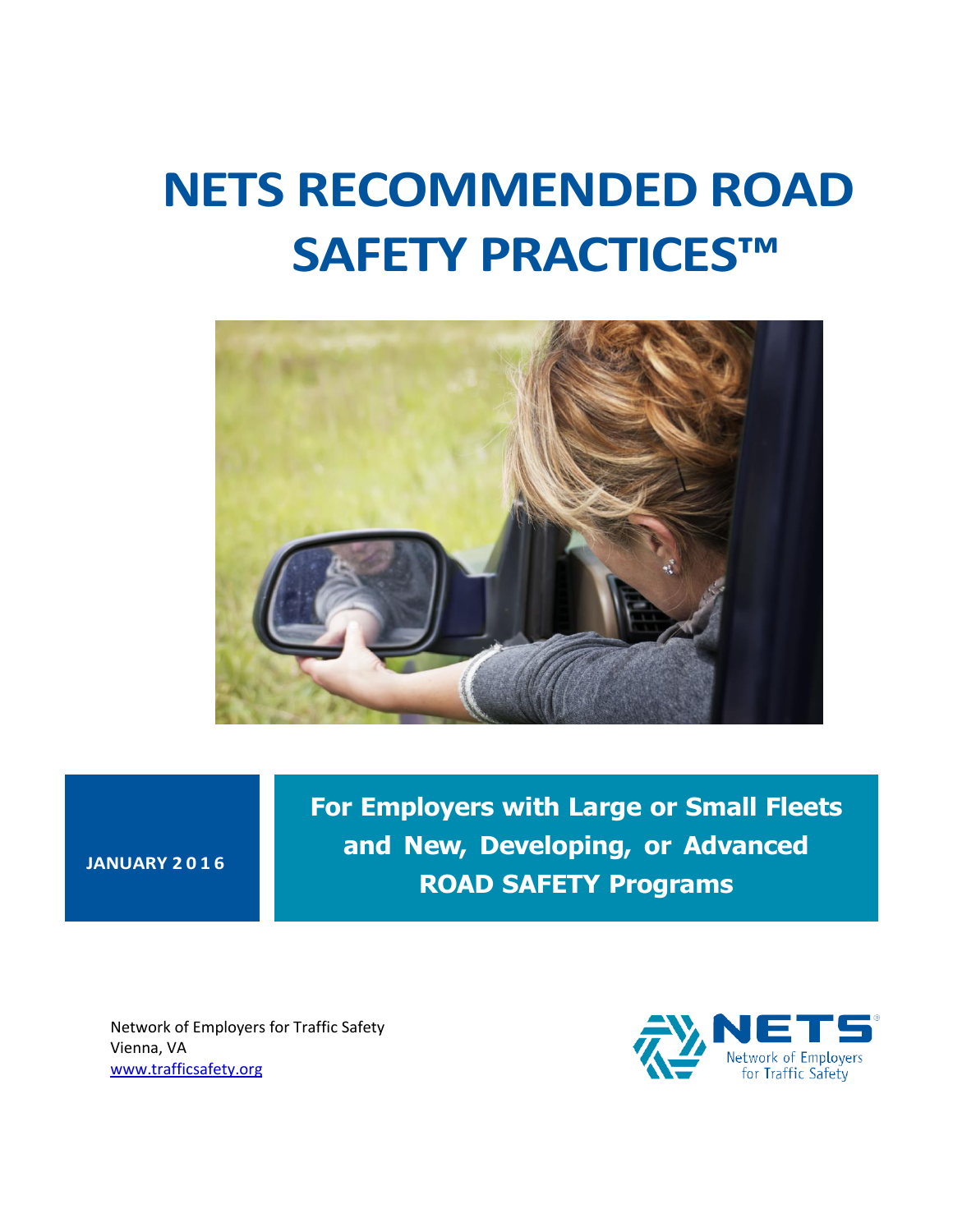

### **Table of Contents**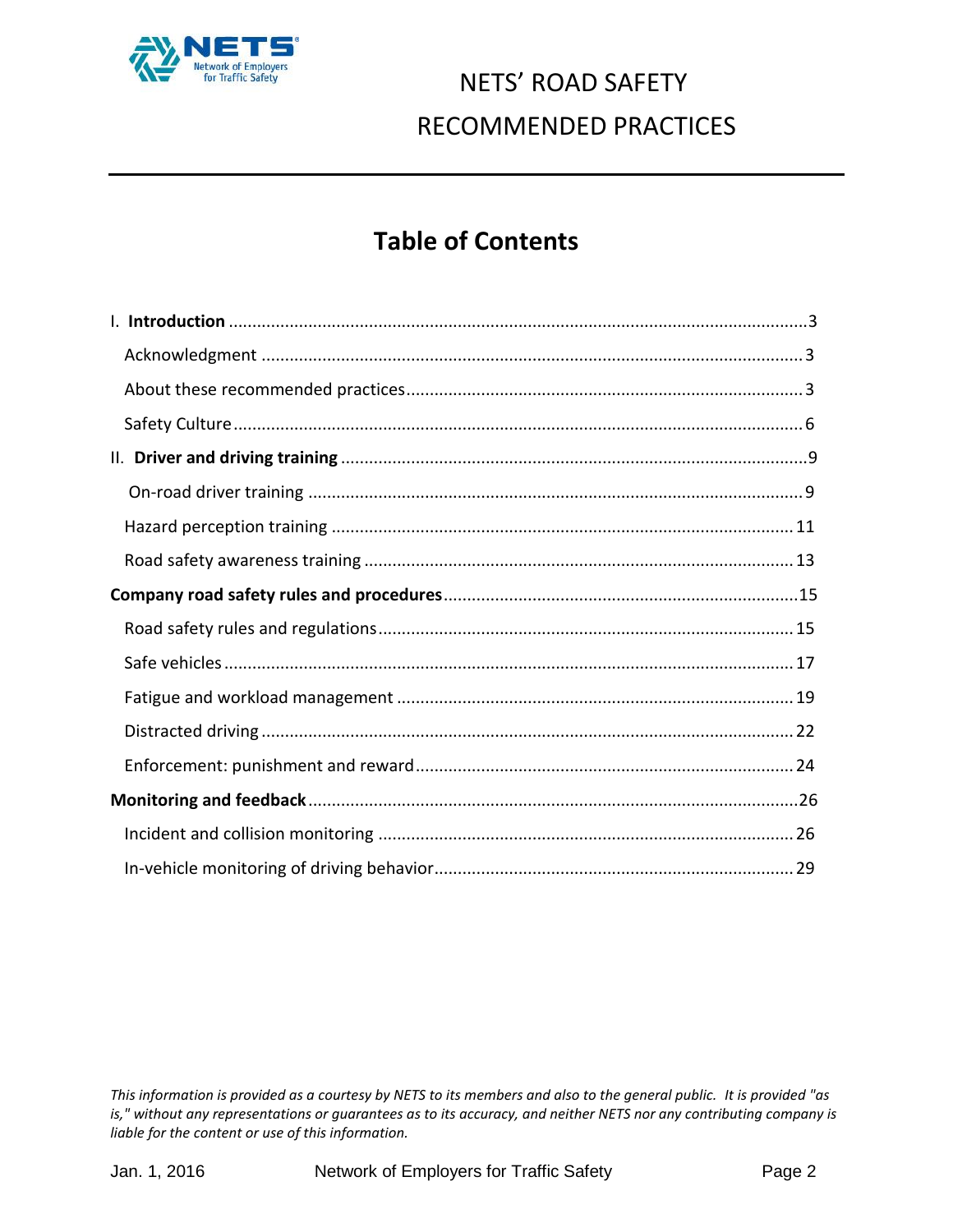

# <span id="page-2-0"></span>**Introduction**

#### <span id="page-2-1"></span>**Acknowledgment**

This document was prepared for NETS by SWOV, a Netherlands-based road safety research organization. It was funded by Shell International Petroleum Company, a NETS board member. It is intended for use by employers with large or small fleets and has global applicability. Please address any questions to Susan Gillies at [sgillies@trafficsafety.org.](mailto:sgillies@trafficsafety.org)

#### <span id="page-2-2"></span>**About these recommended practices**

The NETS benchmarking effort identifies interventions that can help companies improve their road safety practices in order to work toward achieving the level of the best performing companies.

By analyzing companies' fleet safety records, in combination with their road safety measures and activities, it is possible to identify particular types of interventions that are related to higher safety levels. However, what remains unknown is how these interventions are interpreted, designed and implemented. For example, the finding that driver training is related to lower crash risk is an important first step. However, it does not give any information about the training methods, the curriculum, the frequency, etc. Research has shown that the effectiveness of training largely depends on its content and that some forms of training can even be counterproductive. Skid training is an example of a counterproductive type of training because it can lead to unwarranted overestimation of a driver's skills.

These recommended practices address the main road safety policies for companies with fleets and represent elements of a company's [safety culture.](#page-5-0) The interventions relate to:

- Driver and driving training:
	- [Behind-the-wheel](#page-8-1) driver training
	- **Hazard perception training**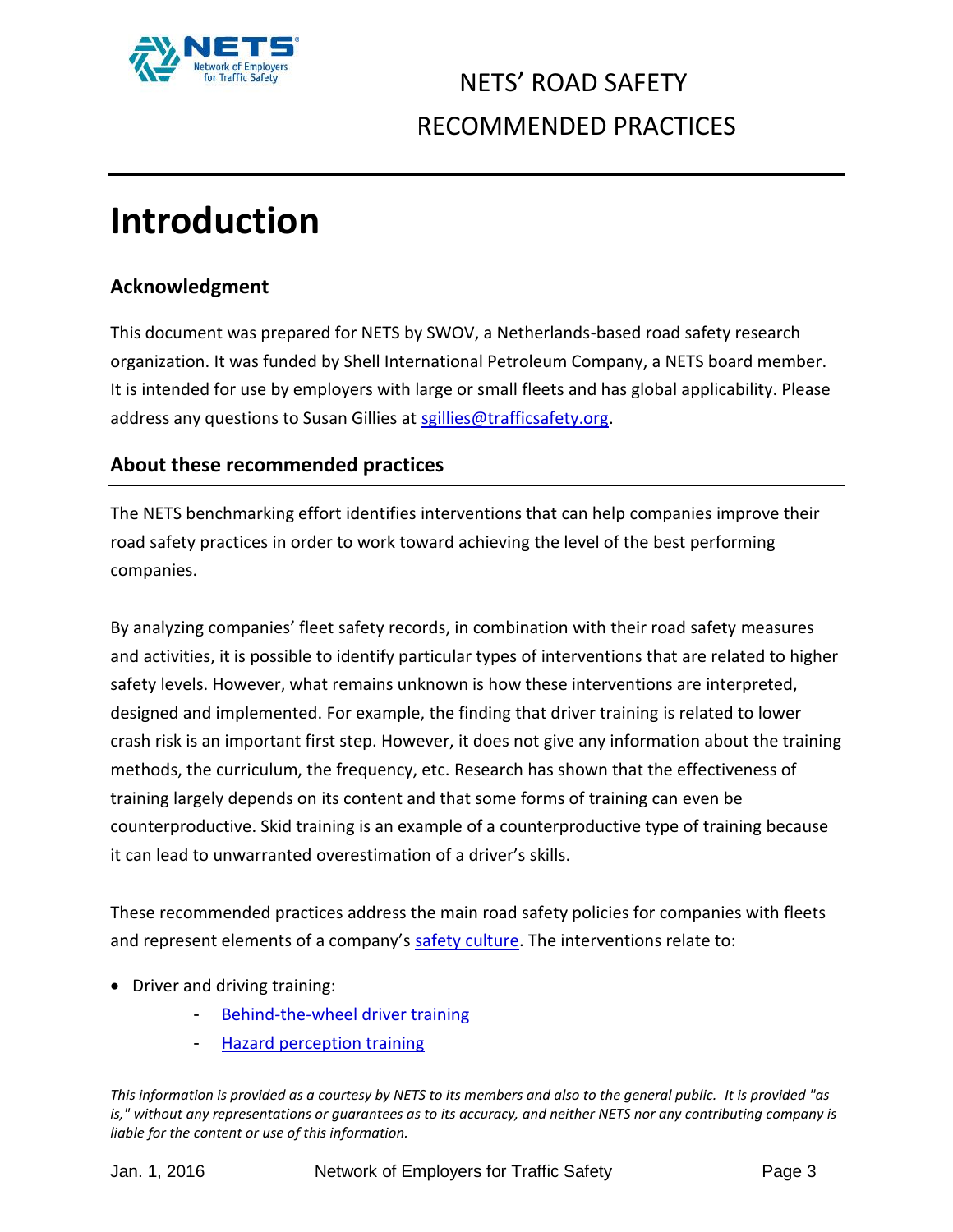

- [Road safety awareness training](#page-12-0)
- Company road safety rules and procedures:
	- [Road safety rules](#page-14-1) and regulations
	- [Safe vehicles](#page-16-0)
	- [Fatigue and workload management](#page-18-0)
	- [Distracted driving](#page-21-0)
	- [Enforcement: punishment and reward](#page-22-0)
- Monitoring and feedback:
	- [Incident and collision monitoring](#page-25-1)
	- [In-vehicle monitoring of driving behavior](#page-27-0)

For each of these interventions, the recommended practices include a brief description or definition, an overview of effective actions and main challenges, and some suggestions.

The recommended practices provide a *glimpse* of the intervention, its main features and its main do's and don'ts. They are by no means exhaustive. They are meant to encourage and guide reflection on the company's road safety programs/policies. For more details, we refer to the literature and to national or regional road safety organizations. For each of the described interventions, a few suggestions for further reading are provided, again by no means exhaustive. Websites with free downloads of useful documents on a variety of topics include:

- European Transport Safety Council (ETSC) reports and business cases from the project Preventing Road Accidents and Injuries for the Safety of Employees (PRAISE): <http://etsc.eu/projects/praise/>
- NETS Comprehensive Guide to Road Safety:<http://trafficsafety.org/>
- RoSPA Driving for Work reports[: http://www.rospa.com/road](http://www.rospa.com/road-safety/resources/free/employers/)[safety/resources/free/employers/](http://www.rospa.com/road-safety/resources/free/employers/)
- U.S. National Institute for Occupational Safety and Health (NIOSH) Motor Vehicle Safety web page: <http://www.cdc.gov/niosh/motorvehicle/>
- National Road Safety Partnership Program (Australia), Knowledge Centre: <http://www.nrspp.org.au/>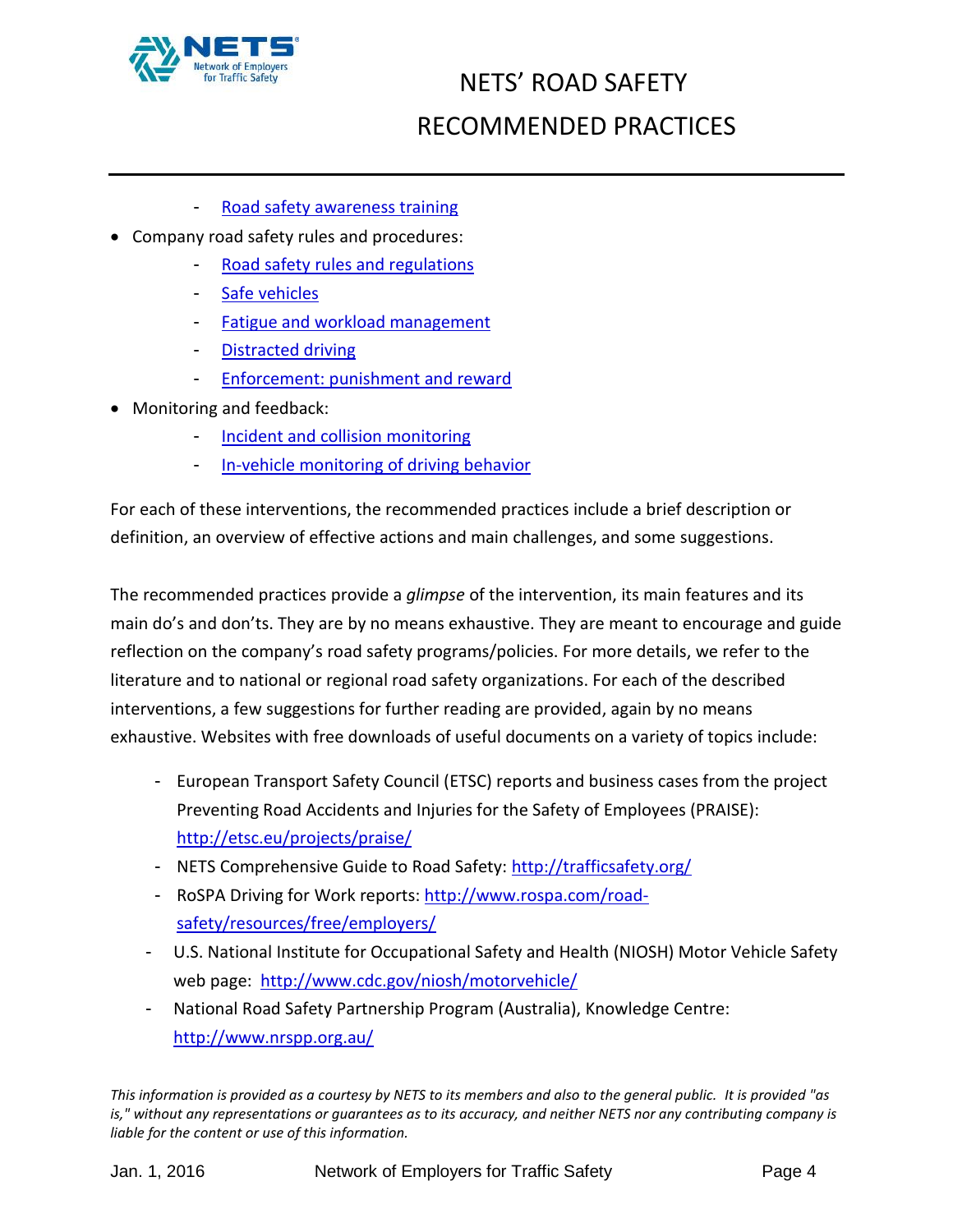

Lastly, it is important to be aware of cultural and economic characteristics that influence how to organize and implement road safety programs. Most information about effective interventions comes from western industrialized economies. Hence, the best practices are biased towards these countries, requiring some creativity to tune and tailor the general principles to specific characteristics of other cultures and to intermediate and emerging economies.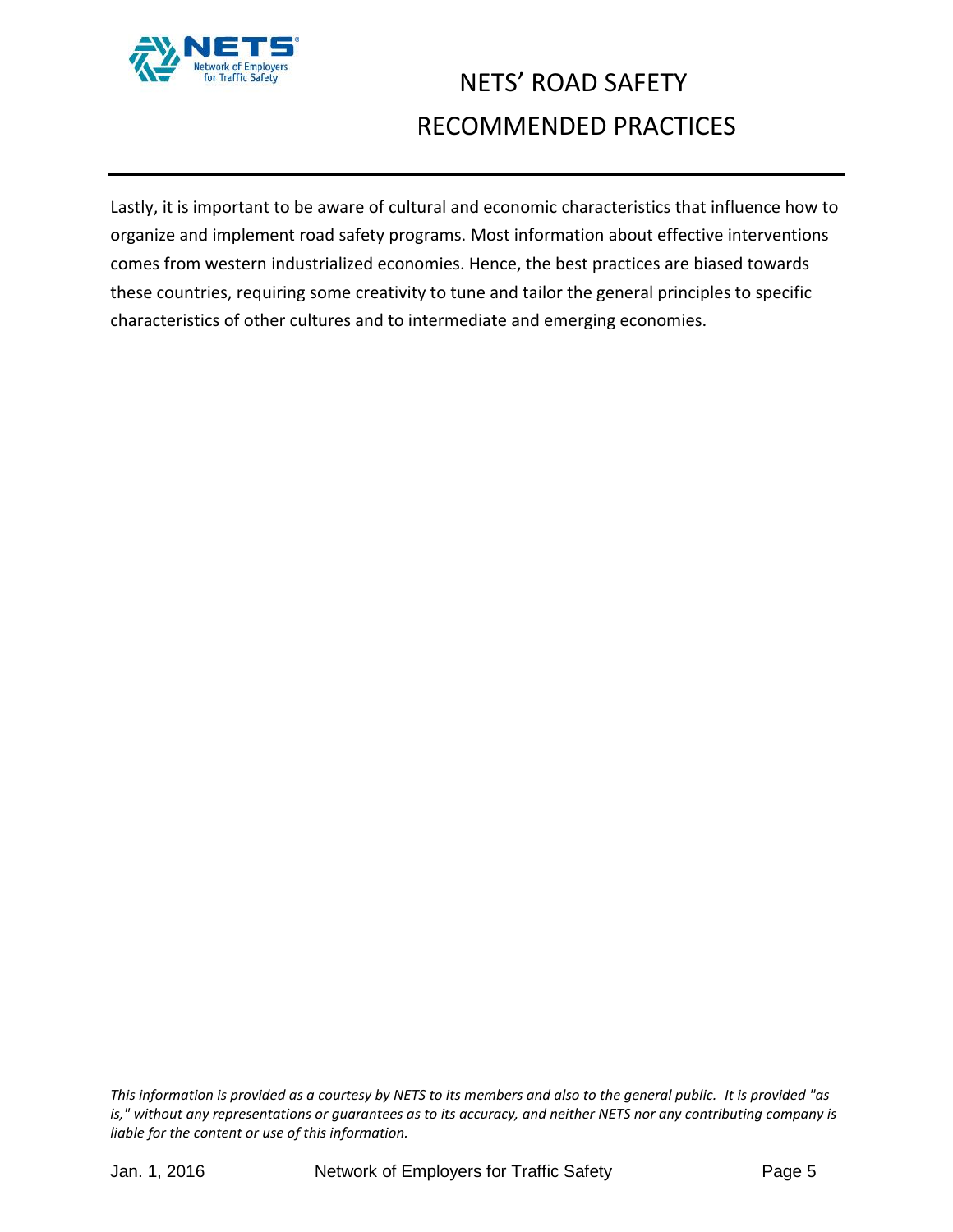

#### <span id="page-5-0"></span>**Safety Culture**

#### Brief description:

Safety culture refers to the attitudes, beliefs, perceptions and values toward the importance of safety shared by all employees of a company, at all levels. It includes safety at the physical workplace and when driving. If widely supported and maintained, a road safety culture can contribute substantially to the reduction of crashes and incidents. This benefits employees, their families and society in general, as well as the company. Indeed, the company will reduce crashrelated costs and avoid damage to its reputation.

#### Effective actions:

- Safety culture is not a safety intervention itself, but it sets the scene for implementing interventions in the areas of [driver and driving training;](#page-8-0) [company rules and regulations;](#page-14-0) and monitoring [and feedback.](#page-25-0)
- Safety culture concerns everyone in the company, from CEO-level through all management levels to planners, drivers and maintenance staff.
- Safety culture should not rely on just one champion. It requires commitment from everyone at every level and leadership/sponsorship by an executive champion.
- Safety culture cannot be realized overnight. Resistance to change might hamper progress; it requires change management and a careful transition process.

#### Main challenges:

The implementation of sustainable road safety interventions is key to promoting a road safety culture.

For example:

- Drivers are told to keep to the speed limit, but are judged on timely delivery.
- [Safety rules and regulations](#page-14-1) are put in place, but not enforced.
- Rule violations by management is condoned; they seem to be above the law.
- Activities are introduced with great enthusiasm, but not maintained. Hence, they slowly lose interest and attention*.*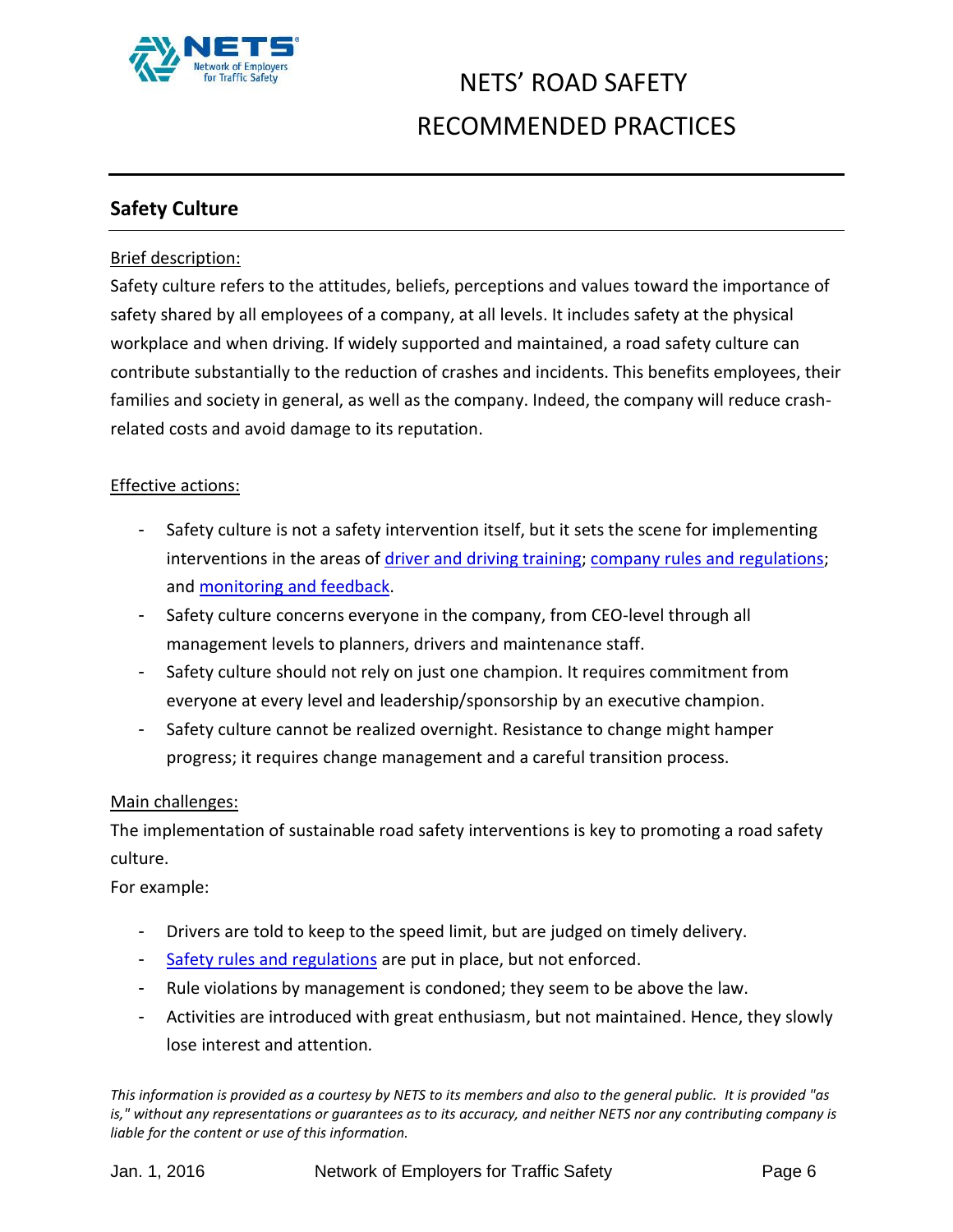

Another challenge is maintaining motivation when the return on investment (time and money) is not immediately visible. By monitoring and analyzing several quantifiable performance indicators (accidents, damage, sick leave), longer term returns can be quantified both individually and companywide.

#### Suggestions:

- Appoint one person (per branch or location) who is responsible and who has a real mandate and access to fleet-safety funding.
- Combine principles of [reward and d](#page-22-0)isciplinary action.
- Convince management to lead by example.
- Monitor [incidents and c](#page-25-1)ollisions and analyze circumstances.
- Involve workers in group discussions aimed at resolving safety problems.
- Encourage employees to report unsafe situations and critical events.
- Avoid rewards or incentives designed to improve productivity or to compensate for working in hazardous conditions. This can compromise safety.

#### Additional Sources:

- Gadd, S & Collins, A.M. (2002[\) Safety Culture: A review of the literature.](http://www.hse.gov.uk/research/hsl_pdf/2002/hsl02-25.pdf) HSL/2002/25. Health and Safety Laboratory, Sheffield.
- Gregersen, N.P., Brehmer, B., Morén, B., 1996. Road safety improvement in large companies. An experimental comparison of different measures. Accident Analysis & Prevention 28 (3), 297-306.
- Hudson, P. (2007) [Implementing a safety culture in a major multi-national.](http://www.dongenergysupplierdays.siteworks.dk/cgi-files/mdmgfx/file-915-312657-13047.pdf) Safety Science, 45, 697-722.
- Newnam, S., Griffin, M.A., Mason, C., 2008. Safety in work vehicles: A multilevel study linking safety values and individual predictors to work-related driving crashes. Journal of Applied Psychology 93 (3), 633-644.
- Salminen, S., 2008. Two interventions for the prevention of work-related road accidents. Safety Science 46 (3), 545-550.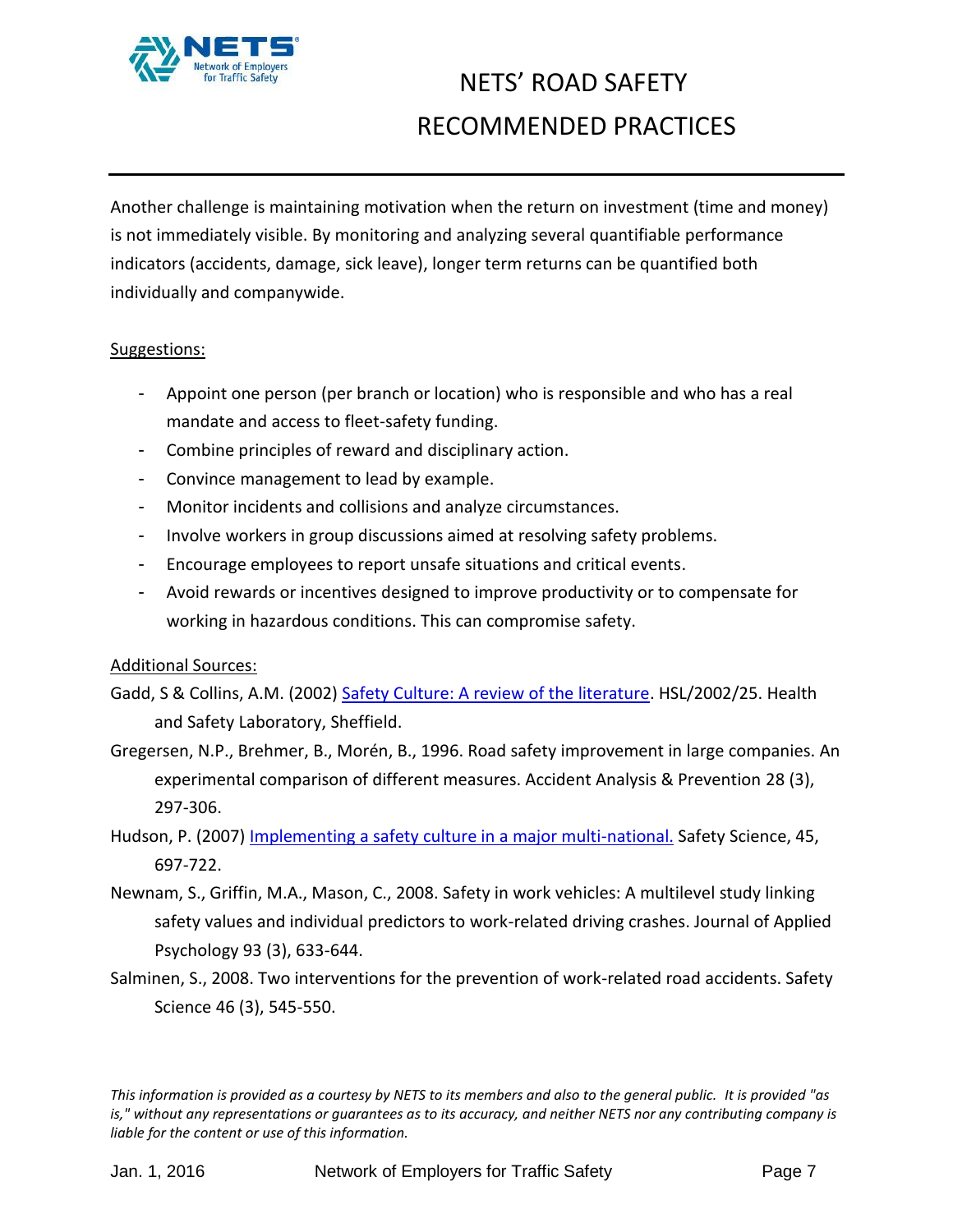

Ward, N.J, Linkenbach, J., Keller, S.N. & Otto, J. (2010) White Paper on Traffic Safety Culture, Montana State University, Bozeman, USA.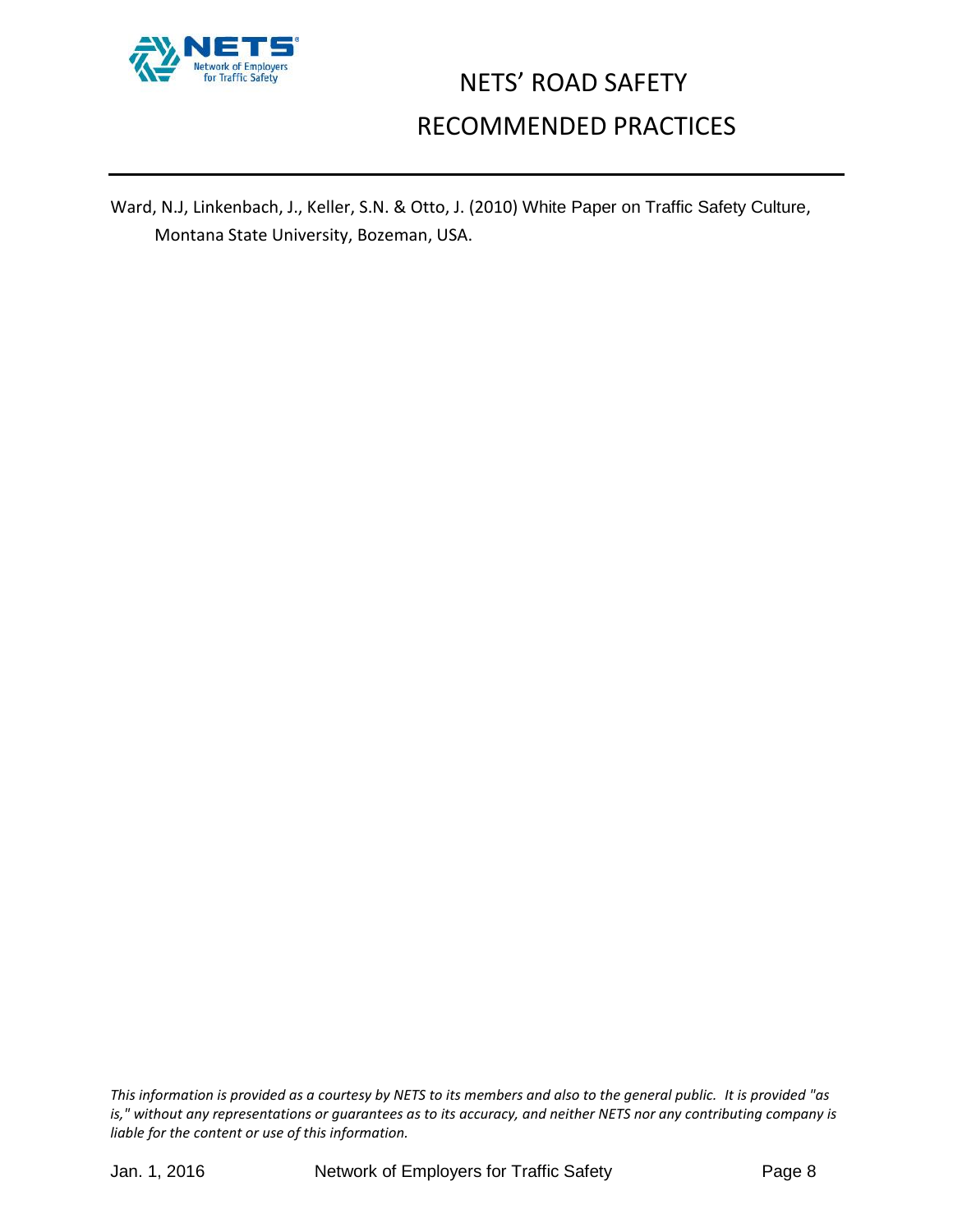

# <span id="page-8-0"></span>**Driver and driving training**

#### <span id="page-8-1"></span>**On-road driver training**

#### Brief description:

On-road driver training refers to practical (behind-the-wheel) instruction for drivers. The focus is on motor and cognitive skills for safely operating the vehicle in actual road and traffic conditions. All drivers need a valid driver's license. In most countries, a specific license for driving heavy-goods vehicles or buses is required. In many countries, a certificate of professional driver competence is also obligatory (e.g., the EU Code 95 requirement). Additional company training may include a tailor-made approach for the tasks and operations required of the driver, exceeding the minimum requirements of state or national law.

#### Effective actions:

Safe operation of a vehicle requires safe interaction with other road users and vehicles and avoiding single-vehicle crashes. Hence, on-road driver training needs to address:

- An anticipatory driving style, including
	- $\circ$  Choosing an appropriate speed given the prevailing conditions.
	- o Maintaining a safe distance from the vehicle in front.
	- o Timely perception and recognition of actual and potential [hazards.](#page-9-0)
	- o Anticipating and reacting safely to unintentional errors and deliberate mistakes made by other road users.
- Understanding features of the vehicle in different circumstances and the consequences for interacting with other road users, including dealing with limitations in maneuverability, braking efficiency, acceleration power and field of vision (blind spots).

Driver training is more effective when the curriculum is structured according to well-defined educational objectives. Hence, it is advised to formulate concrete and measurable objectives of the on-road training.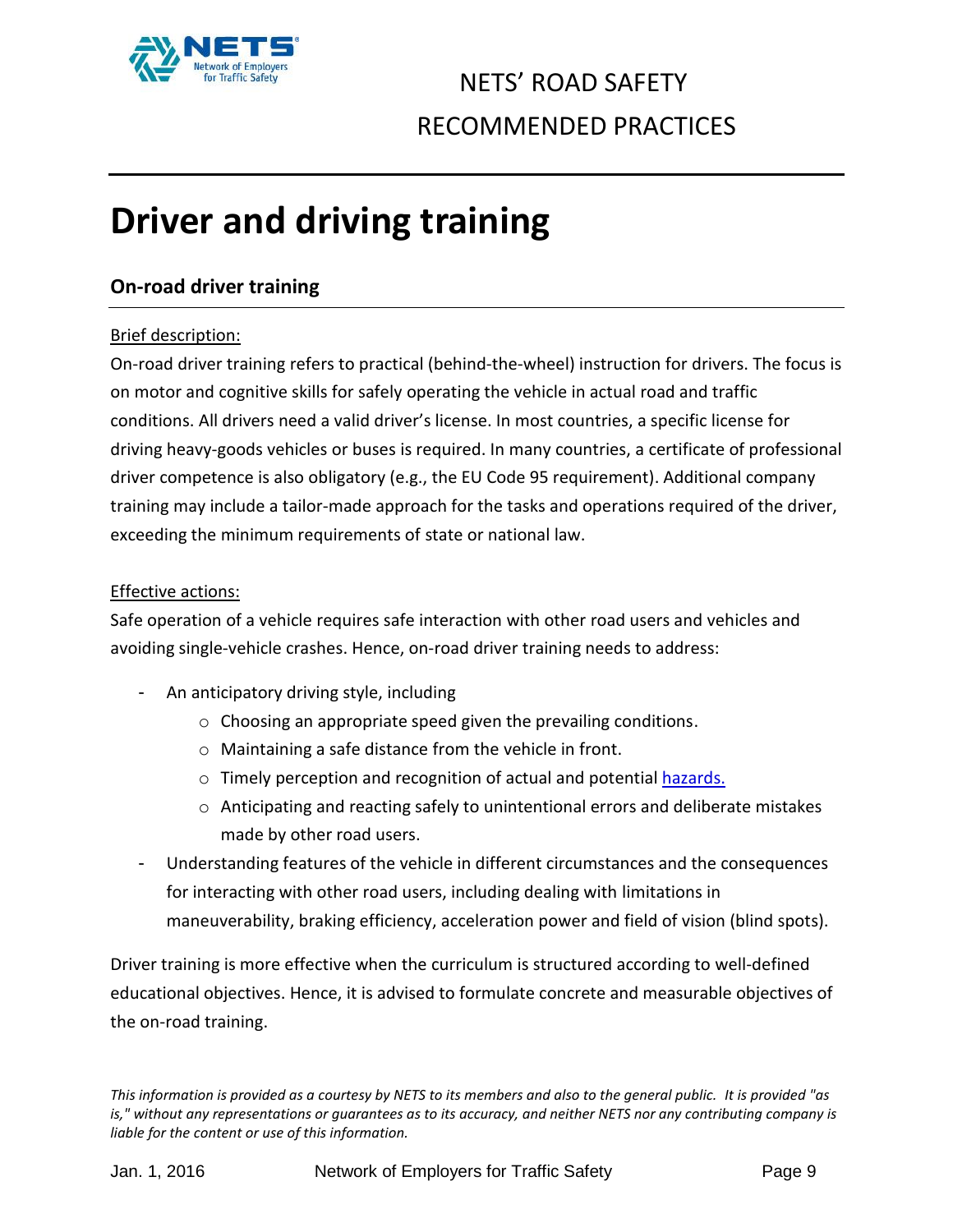

#### Main challenges

Bad driving behavior easily becomes habitual; habitual behavior is difficult to change. Hence, it is important to focus on preventing undesirable behavior by organizing regular refresher behind-the-wheel training.

- Different types of vehicles have specific characteristics and requirements that influence their safe operation in traffic. Hence, the educational objectives and curriculum need to be tailor-made for the vehicle.
- Training may lead drivers to overestimate their capabilities and take higher risks. Hence, training should focus on avoiding risks and hazards, rather than on the skills for dealing with them.
- Professional drivers generally consider themselves good drivers and may not be very open to comments and instructions from non-professional drivers. Hence, involving senior colleague drivers as instructors might increase acceptance.

#### Suggestions

- Apply the commentary driving technique during training—i.e., while driving, ask the driver to give an oral running commentary on what (s)he thinks, sees and plans.
- Organize the on-road training session with two or three people on board, each driving in turn, followed by combined peer and instructor feedback.
- If available, use a driving simulator to let drivers experience specific risks that should not be simulated on the road—e.g., risks related to mobile phone use, the use of navigation equipment and othe[r distractions.](#page-21-0)

#### Additional Source:

<span id="page-9-0"></span>McKenna, F.P., Horswill, M.S. & Alexander, J.L. (2006). *NETS' Guide to Defensive Driver Training*™, available 1Q16 at [www.trafficsafety.org.](http://www.trafficsafety.org/)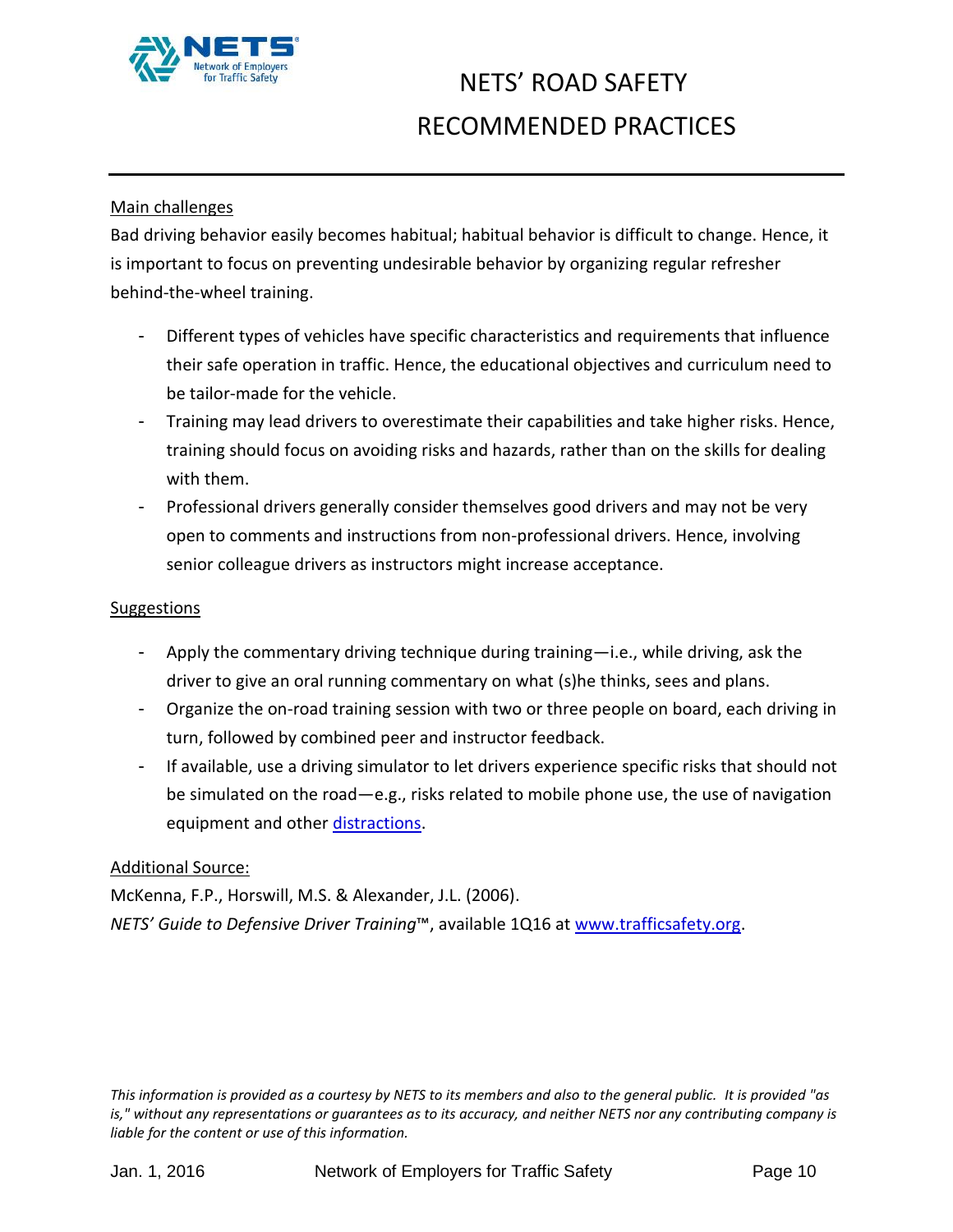

#### **Hazard perception training**

#### Brief description:

Hazard perception refers to the timely perception and recognition of hazards, as well as the judgement of their seriousness and means to avert them. Trainers should distinguish between visible hazards and potential hidden hazards. Inexperienced drivers have more difficulties with this skill than experienced drivers. Trainers can teach hazard perception outside real traffic. Hazard perception develops through practical experience, but training can help accelerate learning.

#### Effective actions:

- Hazard perception training best focuses on the recognition and judgment of hidden, notyet-visible hazards.
- Trainers can teach hazard perception through static schematic drawings, dynamic video clips (usually recorded from the driver's viewpoint) or in a driving simulator.
- An advantage of a driving simulator is that trainers can present situations that are too dangerous to attempt in real traffic.
- The best training combines the instructor's comments on the situation, the learner's comments on the situation and the learner's prediction on how a potentially dangerous situation could evolve.
- "Error learning," allowing learners to explore, make errors and learn from them, is more effective than the more traditional approach in which learners are instructed on what to do.

#### Main challenges:

- Several effective computer-based training programs, simulator and practical training programs have been developed. We recommend that you do some research to find the most appropriate type of training for your drivers.
- Available hazard perception training programs target private car drivers and mainly focus on novice drivers. Training professional car, van, bus and HGV drivers should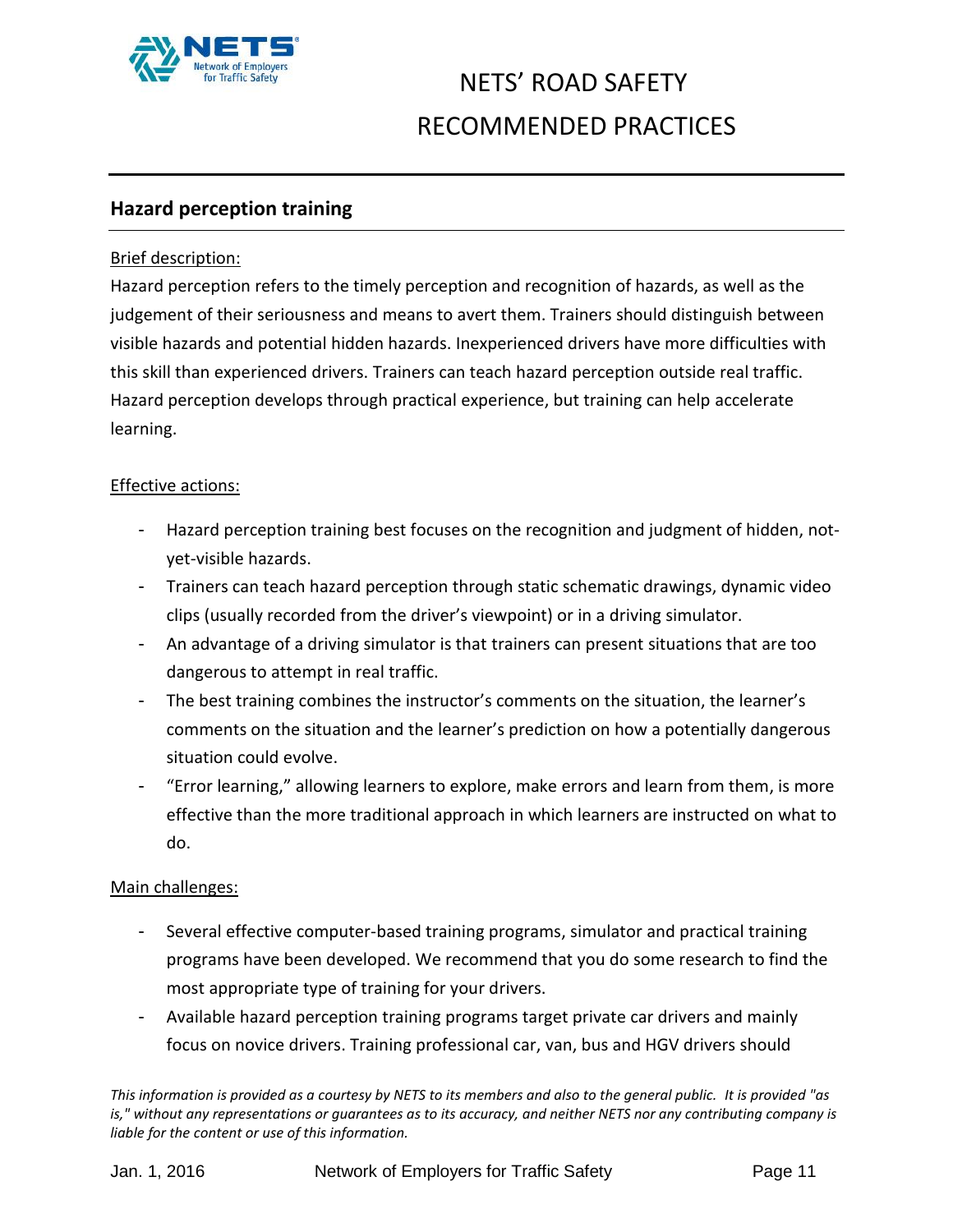

include vehicle and operation-specific scenarios—e.g., blind spots and on-road loading and unloading.

- Hazard perception training can be organized individually (simulator training) or in small groups (video- or PC-based training). Please note that learners learn more from their own errors than from errors made by others. Hence, each learner should have sufficient opportunity to practice.

#### Suggestions:

- Supplement the classroom approach to hazard perception training with commentary driving during behind-the-wheel driver training.
- Hazard training refresher courses are recommended in order to maintain the benefits of hazard perception training.
- Following are some examples of organizations that can help with the development of tailor-made hazard perception training:
	- o [Nottingham Trent University, Division of Psychology \(UK\)](https://www.ntu.ac.uk/soc/about/academic_divisions/psychology.html)
	- o [SWOV Institute for Road Safety Research \(NL\)](http://www.swov.nl/)
	- o [University of Massachusetts Amherst, College of Engineering \(US\)](https://engineering.umass.edu/)
	- o [University of Queensland, School of Psychology](https://www.psy.uq.edu.au/) (AU)

#### Additional Sources

SWOV Factsheet [Training hazard perception skills.](http://www.swov.nl/rapport/Factsheets/UK/FS_Training_hazard_perception.pdf) September 2014.

SWOV Factsheet [Simulators in driver training.](http://www.swov.nl/rapport/Factsheets/UK/FS_Simulators_in_driver_training.pdf) December 2010.

Vlakveld, W.P. (2011). [Hazard anticipation of young novice drivers: assessing and enhancing the](https://www.swov.nl/rapport/Proefschriften/Willem_Vlakveld.pdf)  [capabilities of young novice drivers to anticipate latent hazards in road and traffic](https://www.swov.nl/rapport/Proefschriften/Willem_Vlakveld.pdf)  [situations.](https://www.swov.nl/rapport/Proefschriften/Willem_Vlakveld.pdf)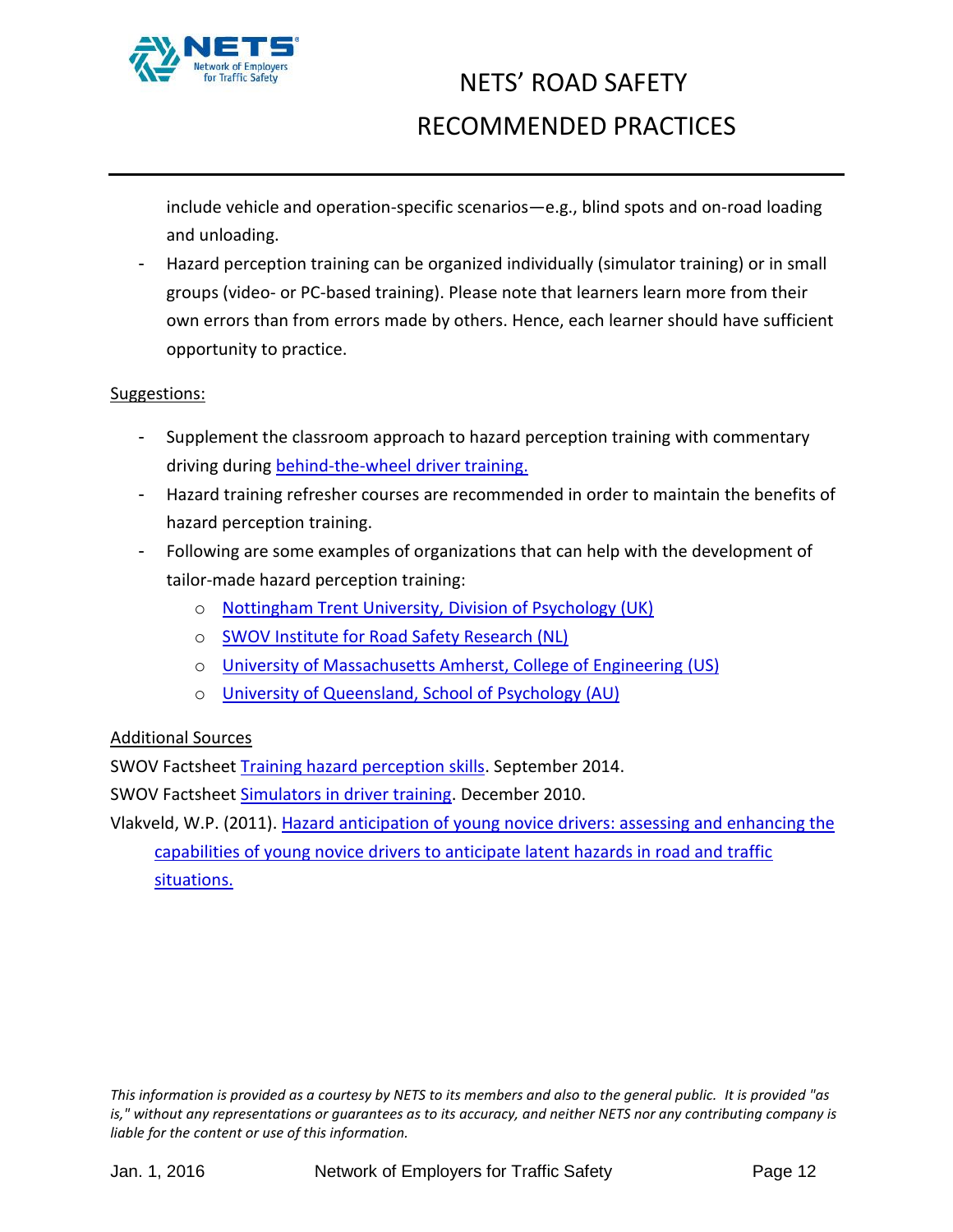

#### <span id="page-12-0"></span>**Road safety awareness training**

#### Brief description:

Road safety awareness training increases the motivation to drive safely and to comply with traffic and company rules. Training should focus on increasing a driver's insight into their own physical and cognitive limitations and by clarifying their relationship between the cause of crashes and the severity of injuries. Road safety awareness training helps drivers recognize their driving ability limitations and the effect of external and internal factors on driving ability. It also helps them understand their responsibility towards other road users and the major influence they play in preventing crashes.

#### Effective actions:

- This training needs to cover the nature, size and consequences of road safety issues and demonstrate what the driver can do to mitigate the risk. Relevant issues include:
	- o Speed and speeding in relation to mass, mass differences and human vulnerability.
	- o [Distraction](#page-21-0)—e.g., by hand-held and hands-free mobile phones—in relation to limited information-processing capacity.
	- $\circ$  Tailgating, in relation to response time and braking distance (including pavement friction in different weather conditions).
	- o [Fatigue,](#page-18-0) in relation to levels of attention, response time and motivation.
	- o Alcohol and drugs—both legal and illegal—in relation to lowered inhibition, reduced concentration and increased overestimation of one's skills.
	- o Aggression, anger and other emotions, in relation to decision making, driving behavior and interaction with other road users.
	- o Anticipating and accepting errors and mistakes by fellow road users.
- Road safety awareness training generally takes place in the classroom. On-line training is less suitable when focusing on motivations.

*This information is provided as a courtesy by NETS to its members and also to the general public. It is provided "as is," without any representations or guarantees as to its accuracy, and neither NETS nor any contributing company is liable for the content or use of this information.*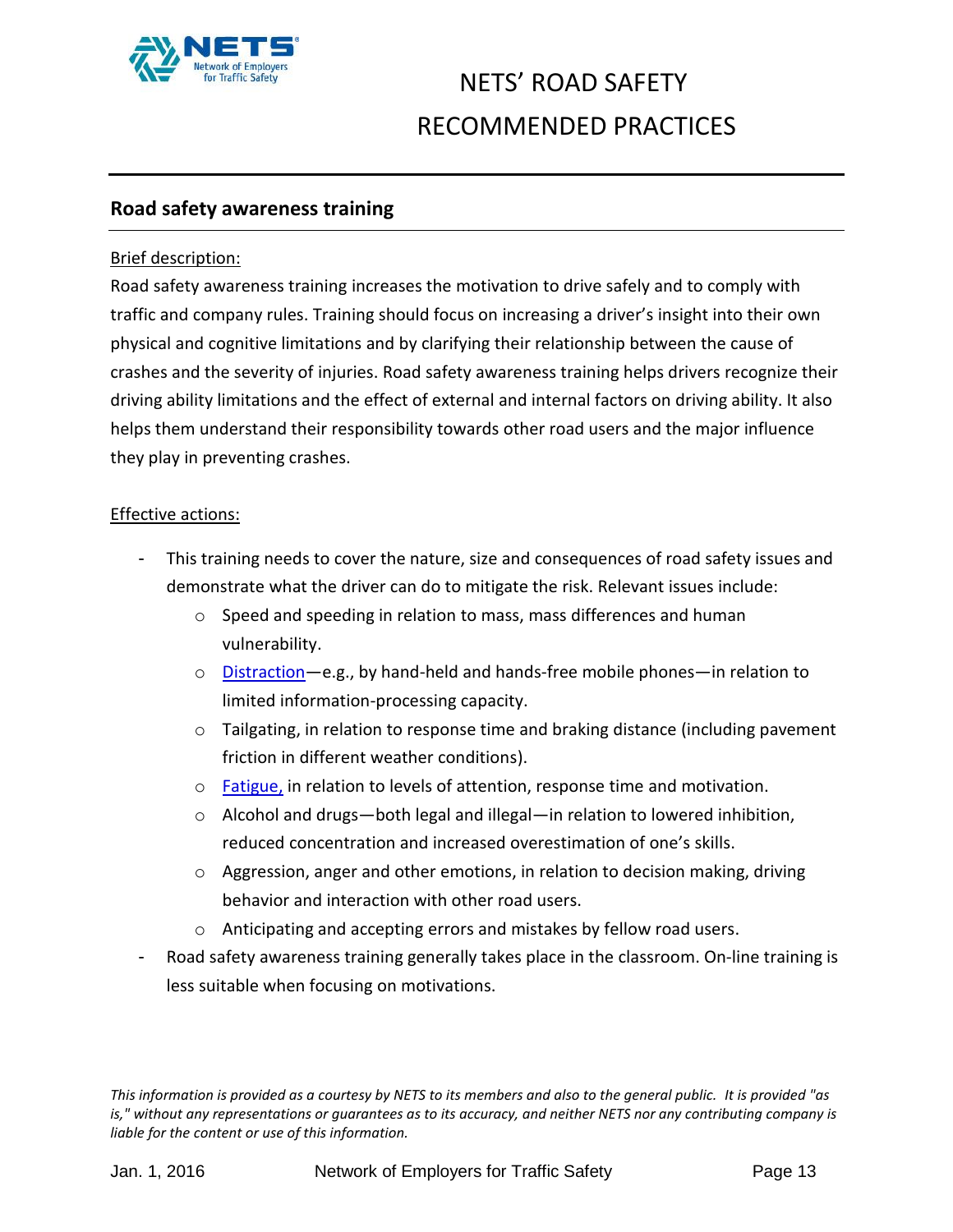

#### Main challenges:

- Please note that road safety awareness training does not necessarily affect road traffic behavior. It is, however, necessary to understand and accept other measures. Therefore, awareness training must be part of a package of training interventions.
- Many drivers consider themselves better than average drivers and many consider training to be necessary for others, but not for themselves. It is important, therefore, to focus the efforts on personal circumstances and experiences.

#### Suggestions:

- Ensure an interactive training approach (between instructor and learners and among learners) and a multimodal approach, with practical, realistic examples, including learners' experiences. Consequently, work with small groups (up to around 12 participants).
- Provide the curriculum to homogeneous subgroups of drivers, based on their driving tasks and vehicle characteristics in order to optimize recognition, acceptance and applicability.
- In addition to organizing training for drivers, also provide training for planners, middle management and other employees who indirectly may influence a driver's behavior, focusing on the their specific roles and responsibilities.
- Avoid focusing on negative driving outcomes. It is more effective to emphasize positive feelings and positive consequences of safe driving behavior.

#### Additional Sources:

- Hatakka, M. et al. (2002). [From control of the vehicle to personal self-control; broadening the](http://trid.trb.org/view.aspx?id=727229)  [perspectives to driver education.](http://trid.trb.org/view.aspx?id=727229) Transportation Research Part F: Traffic Psychology and Behavior, vol. 5, 201-215.
- Washington, S., Cole, R.J. & Herbel, S.B. (2011). [European advanced driver training programs:](http://www.sciencedirect.com/science/article/pii/S0386111211000033)  [Reasons for optimism.](http://www.sciencedirect.com/science/article/pii/S0386111211000033) IATSS Research, vol. 34, 72-79.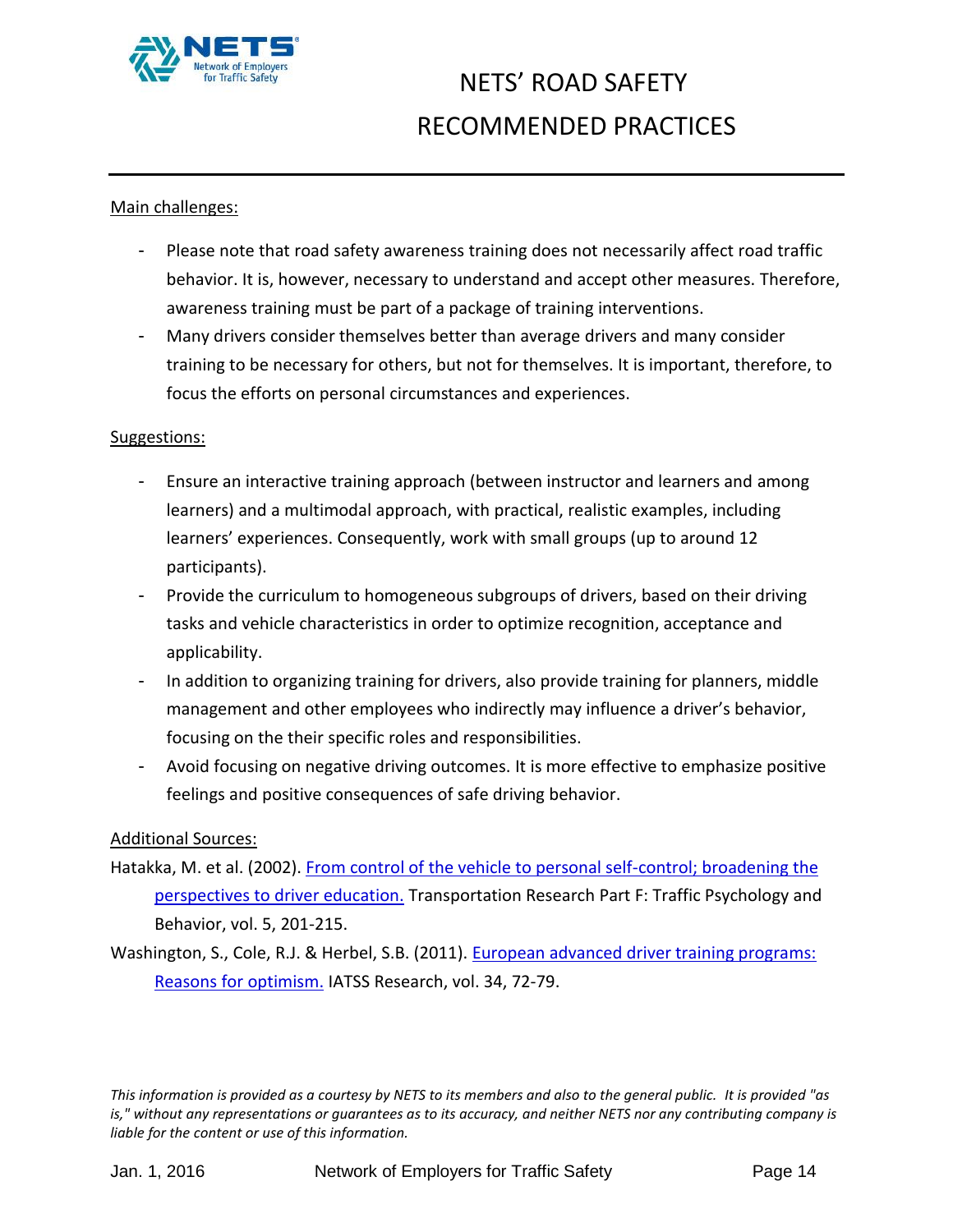

# <span id="page-14-0"></span>**Company road safety rules and procedures**

#### <span id="page-14-1"></span>**Road safety rules and regulations**

#### Brief description:

National and local road traffic regulations form the basis for an employer's road safety policies and regulations. A company's road safety polices should exceed those required by law. This is to protect the employees and the general population (corporate social responsibility) and to reduce the costs of crash damage, injuries and fatalities.

#### Effective actions:

Fundamental fleet safety policies include:

| Alcohol/drugs:      | Prohibiting the use of alcohol or drugs while driving (zero tolerance       |
|---------------------|-----------------------------------------------------------------------------|
|                     | policy). Immediately report the use of prescription drugs that could affect |
|                     | driving ability.                                                            |
| Mobile phone:       | Banning mobile phone or other electronic communication devices (hand-       |
|                     | held and hands-free) while driving, other than when parked in a safe        |
|                     | location.                                                                   |
| Seat belts/helmets: | Requiring seat belt use (or helmets in the case of two-wheelers) at all     |
|                     | times                                                                       |
| Speed limits:       | Respecting posted speed limits and reducing speed as warranted by           |
|                     | weather, traffic or road conditions.                                        |
| Vehicle lighting:   | Using vehicle lights (dipped lights/daytime running lights) at all times.   |
| Main challenges:    |                                                                             |

The main challenges for ensuring compliance with the company's road safety policies are:

Communication: Ensure everyone knows and understands the policies by giving straightforward, clear, simple messages. Ensure no one forgets the rules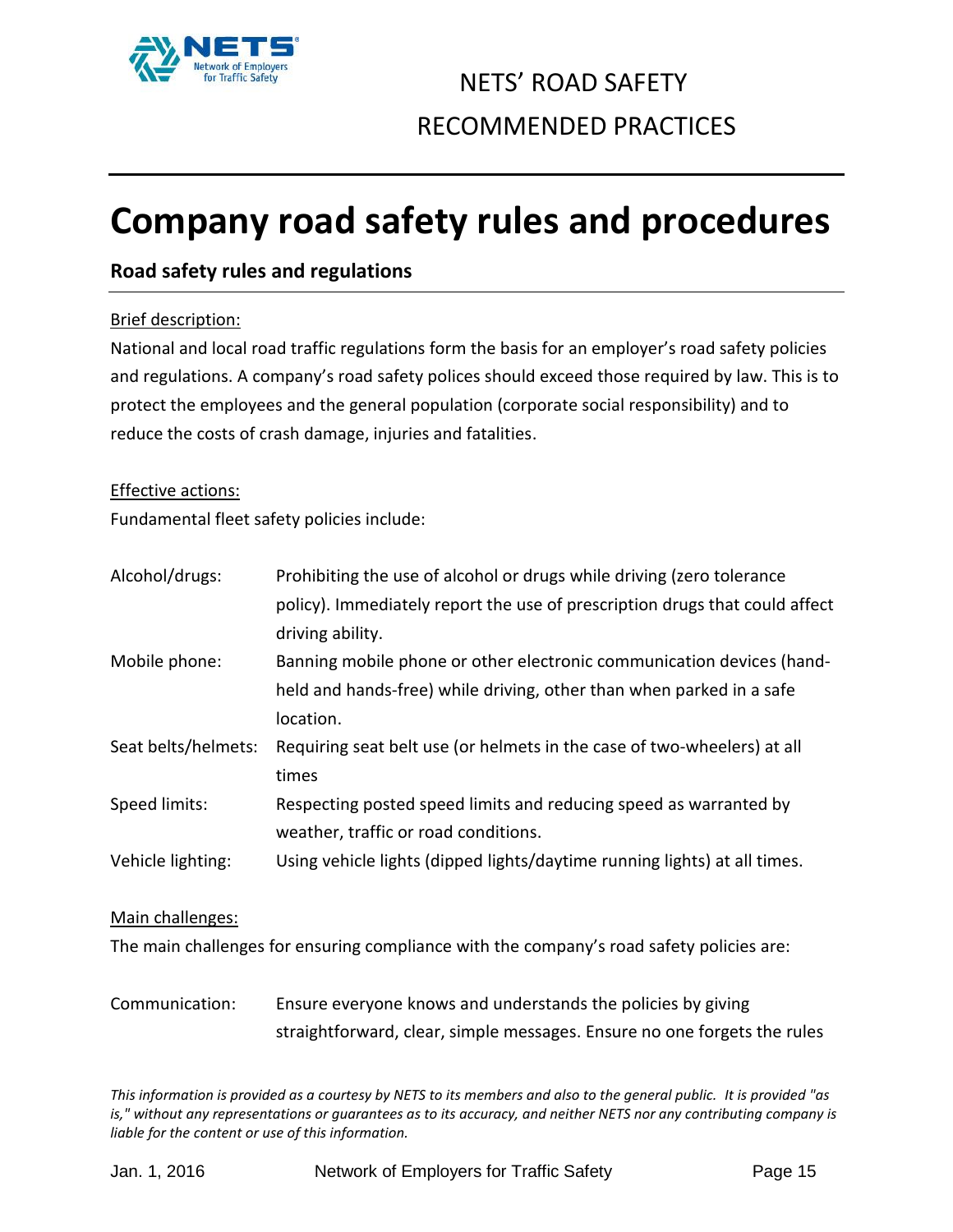

|              | by providing constant reminders-e.g., during work meetings, via posters   |
|--------------|---------------------------------------------------------------------------|
|              | in and around the company, via stickers in the vehicle, etc.              |
| Consistency: | Ensure consistency between day-to-day working processes and the           |
|              | company's safety policies - e.g., do not require drivers to be constantly |
|              | available by phone if there is a ban on mobile phone use; avoid planning  |
|              | trips that may lead to speeding.                                          |
| Enforcement: | Monitor and enforce compliance - e.g., through in-vehicle monitoring      |
|              | systems. Ensure that feedback is provided to the drivers.                 |

#### Suggestions:

- In order to increase acceptance of the policies and regulations, clearly illustrate the relationship between the behavior in question and [road](#page-12-0) safety-e.g., during a road [safety awareness training](#page-12-0) or in a brochure.
- Ensure management complies with the rules and that all employees are treated equally.
- Regarding metrics, it is important to communicate the positive message (regulations compliance rates, e.g., most drivers comply) and the negative message (high risk rates, e.g., xx percent of drivers are not in compliance).

#### Additional Sources

Shell (2012) [Road safety in Shell.](http://s03.static-shell.com/content/dam/shell-new/local/corporate/corporate/downloads/pdf/road-safety-brochure.pdf) Brochure.

- RoSPA (2011) [Driving for work: safer speeds.](http://www.rospa.com/rospaweb/docs/advice-services/road-safety/employers/work-safer-speed.pdf) Birmingham, the Royal Society for the Prevention of Accidents.
- RoSPA (2012) [Driving for work: drink and drugs.](http://www.rospa.com/rospaweb/docs/advice-services/road-safety/employers/work-drink-drugs.pdf) Birmingham, the Royal Society for the Prevention of Accidents.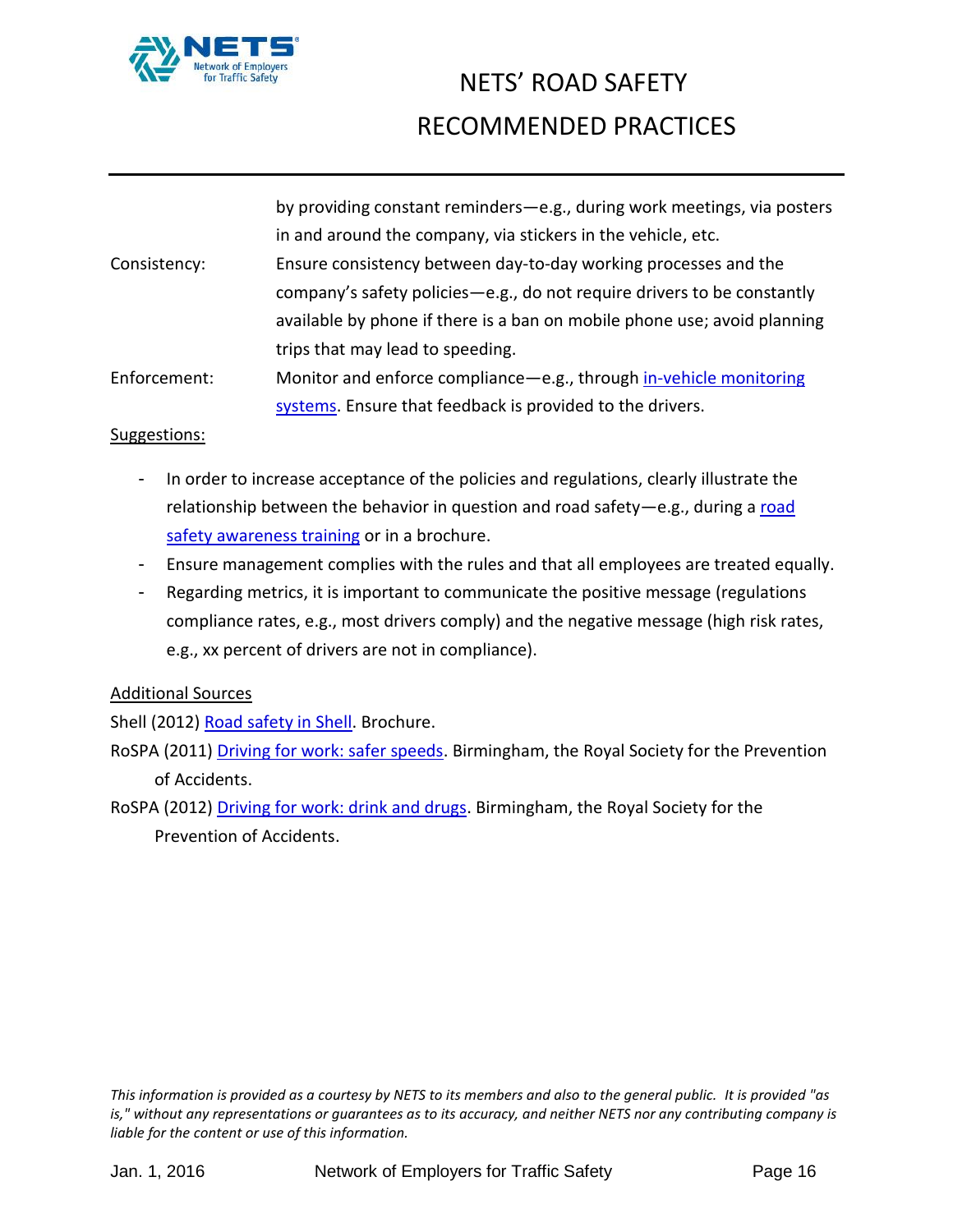

#### <span id="page-16-0"></span>**Safe vehicles**

#### Brief description:

Vehicle safety standards are subject to national laws and regulations. However, these regulations often set out minimum requirements. Enhance the safety of both the vehicle occupants and other road users by ensuring fleet vehicles include safety features, both for active safety (preventing crashes) and for passive safety (reducing injury for those involved in a crash).

#### Effective actions:

- Define the key vehicle safety features your fleet will have, such as:
	- o Electronic stability control
	- o Seat belt reminders (audible and visible) for all seats
	- o Airbags at all positions
	- $\circ$  Crash protection features according to a high standard (preferably five stars) of the New Car Assessment Program [\(NCAP\)](http://www.globalncap.org/) – for passenger cars
	- o Blind spot mirrors or cameras for trucks and vans
	- o Reflective contour and tailgate markings for trucks
	- o Anti-lock brake systems (also on trailers)
	- o Front and side underrun protection for trucks

*Note: This listing is representative only and by no means exhaustive.*

- Implement a vehicle maintenance program that ensures regular checkups. Following the original equipment manufacturer (OEM) dealer's guidelines should be enough. For older vehicles, at least annual checks are needed that go beyond minimum criteria in mandatory periodic vehicle inspections, especially regarding brake linings and tread depth.
- Develop a checklist for basic vehicle inspections by drivers before each journey, including, at a minimum, lighting, indicators, position of rearview mirror and/or blind spot mirrors/cameras, tire pressure and tread depth, suspension and damping.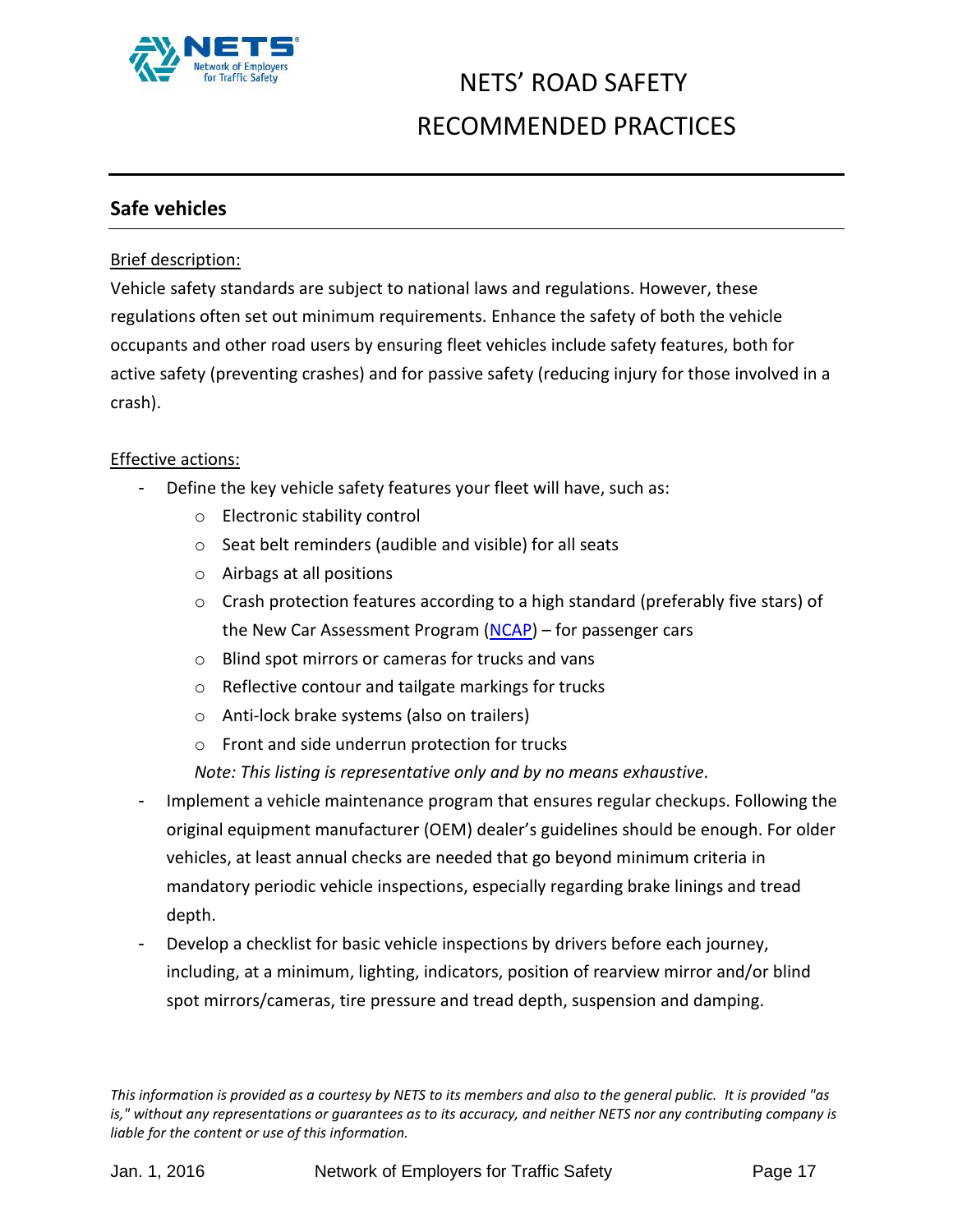

#### Main challenges:

- Generally, safer vehicles are more expensive than less safe vehicles. The main challenge is to convince management that investments in fleet vehicle safety technology are worthwhile
- Vehicle inspections can be regarded as red tape and tiresome. However, 5 percent of crashes are the result of vehicle defects that can be traced to brakes, tires (pressure, tread depth), lighting and suspension (in that order). Inspections are vital to road safety.

#### Suggestions:

- NCAP (New Car Assessment Program) stars are an easy way to pick the safest cars. High scores recently awarded imply that the car is also safe for other (vulnerable) road users. This can have a positive impact on corporate social responsibility and marketing.
- Develop a standard form and procedure for drivers to report actual or potential technical failures to maintenance staff.
- Ensure that in-vehicle information systems (e.g., navigation systems, speed warning systems, etc.) do not become a source of [distraction](#page-21-0)

#### Additional Sources

Global NCAP (2014). Global NCAP fleet safety guide and safer car purchasing policy. http://issuu.com/globalncap/docs/gncap\_fleet\_buyers\_guide?e=14626394/10413375. NRMA Motoring & Services (2010) [The safety needs of heavy vehicles in Australia](http://www.mynrma.com.au/media/Heavy_Vehicle_Safety_Report_March_2010.pdf)  SWOV Fact sheet (2010) [Euro NCAP, a safety tool.](http://www.swov.nl/rapport/Factsheets/UK/FS_EuroNCAP_UK.pdf)

SWOV Fact sheet (2010) [Lorries and delivery vans](http://www.swov.nl/rapport/Factsheets/UK/FS_Lorries_and_vans.pdf).

RoSPA (2015) [Driving for work: vehicle technology.](http://www.rospa.com/rospaweb/docs/advice-services/road-safety/employers/work-vehicle-technology.pdf) Birmingham, the Royal Society for the Prevention of Accidents.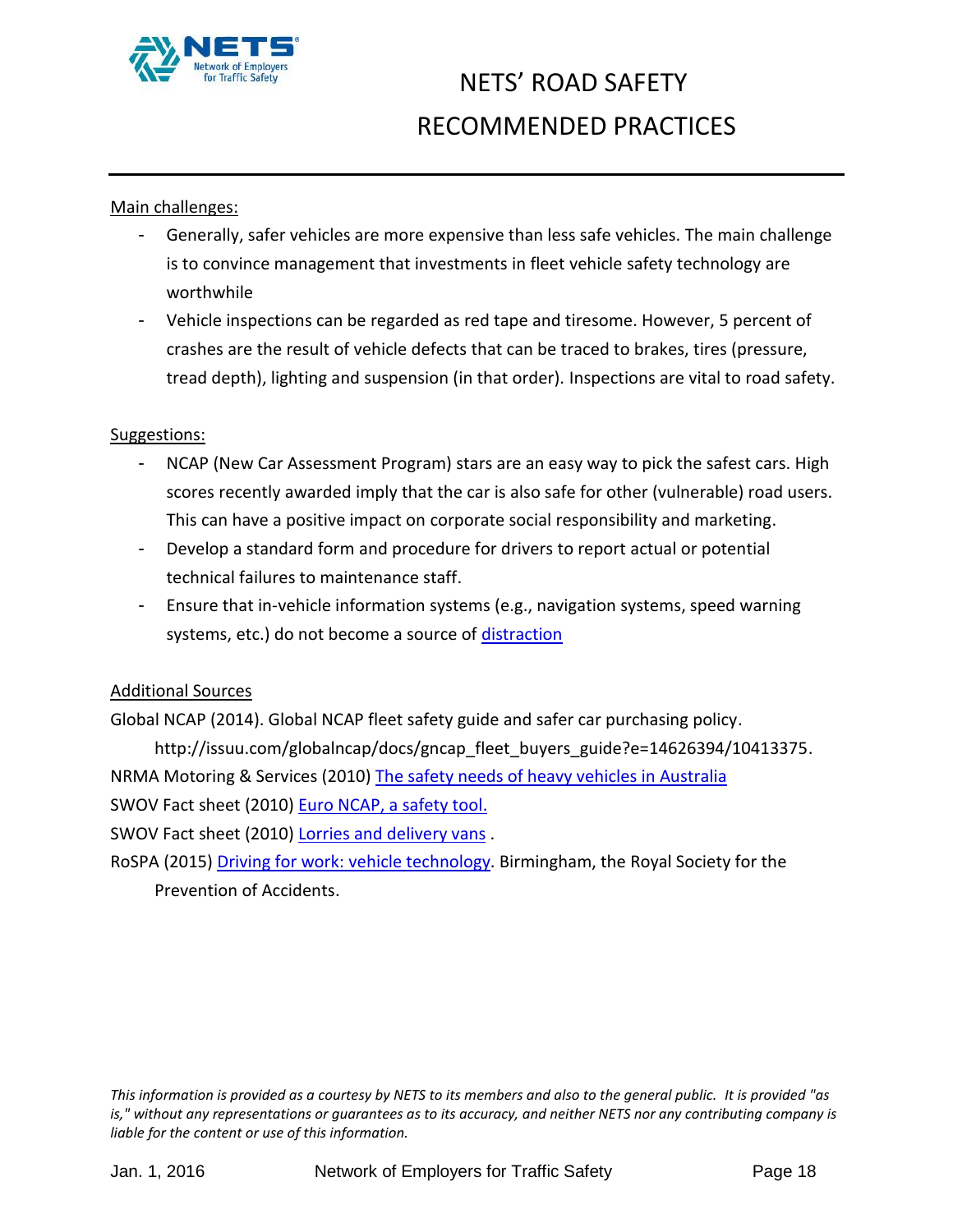

#### <span id="page-18-0"></span>**Fatigue and workload management**

#### Brief description:

Fatigue (lack of sleep, reduced alertness, longer reaction times, memory problems, less efficient information processing) affects the capability and motivation to drive safely. Sleep disorders (sleep apnea, narcolepsy) may also contribute to fatigue. Individuals at high risk for sleep disorders tend to be over 40 and overweight. Driver fatigue is estimated to play a role in 10 to 15 percent of all severe crashes.

#### Effective actions:

Develop a Driver Fatigue Management Program:

- Set rules for maximum driving and working hours and minimum resting hours that take the need for rest and sufficient night-time sleep into account. Keep in mind that while commercial drivers have regulated driving hours, occupational drivers may not be covered by national regulation.
- Plan work so drivers can comply with the rules; enforce the rules and do not reward extra (long) shifts that violate company policy or national regulations.
- Encourage drivers to report sleeping, fatigue or workload problems to their supervisor, and urge managers to be attentive to fatigue and to respond positively by seeking practical solutions.
- Screen drivers for sleep disorders, especially sleep apnea. Sleep apnea can often be treated.
- Create [awareness](#page-12-0) among drivers of:
	- o the causes and consequences of fatigue,
	- $\circ$  that sleep is the only effective measure to combat fatigue (caffeine and power naps are just temporary), and
	- o the influence of personal lifestyle.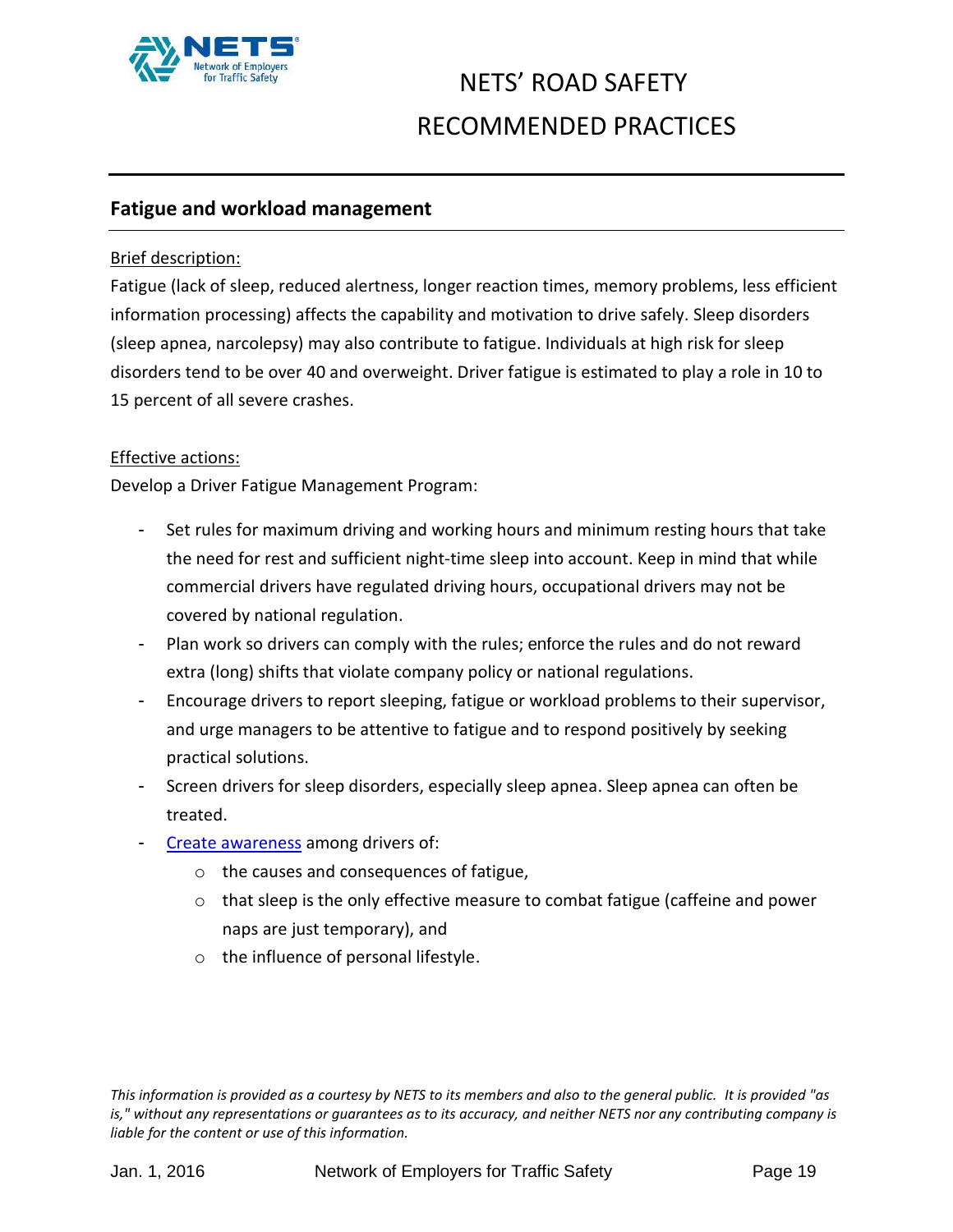

#### Main challenges:

- It can be difficult for companies to weigh the benefits/profits of longer working and driving shifts against the benefits of safer, less fatigued drivers. This requires a wellestablished and supported [safety culture.](#page-5-0)
- A driver's lifestyle is an important part of understanding fatigue. However, be sensitive to the fact that some drivers may believe that addressing one's private lifestyle is an invasion of one's privacy.
- Drivers, in particular younger drivers and new drivers, may feel uncomfortable reporting fatigue to their supervisor because of their concerns of damaging their career advancement. It is the manager's responsibility to create a helpful, open and constructive workplace environment.

#### Suggestions:

- Make a fatigue management program part of the organization's overall safety management program.
- Ask whether travel by road is needed, and consider telephone or video conferences as alternatives.
- Offer accommodations or transportation to workers who just completed extended work shifts or long flights.
- Ensure company vehicles have working air conditioning. High temperatures cause the consequences of fatigue to manifest sooner.

#### Additonal Sources

#### [Federal Motor Carrier Safety Administration and Transport Canada. North American Fatigue](http://www.nafmp.com/)  [Management Program.](http://www.nafmp.com/) [www.nafmp.com.](http://www.nafmp.com/)

- Lerman SE, Eskin E, Flower DJ, George E, Gerson B. Hartenbaum N, Hursh SR, Moore-Ede M (2012). ACOEM Guidance Statement: Fatigue risk management in the workplace. J Occup Environ Med 54(2): 231-258.
- RoSPA (2011) [Driving for work: safer journey planner.](https://www.rospa.com/rospaweb/docs/advice-services/road-safety/drivers/work-safe-journey.pdf) Birmingham, the Royal Society for the Prevention of Accidents.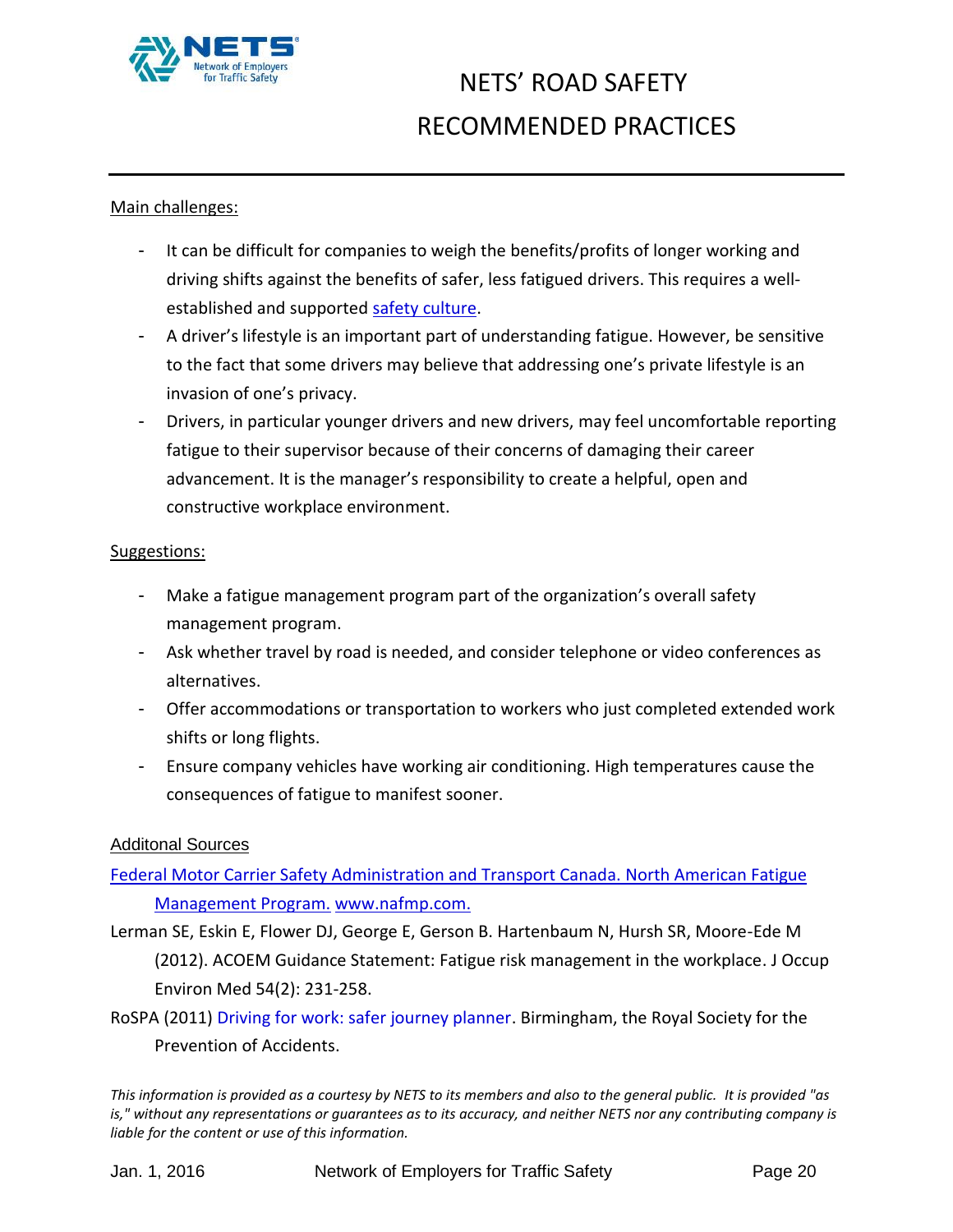

SWOV Factsheet (2012) **Fatigue in traffic: causes and effects.**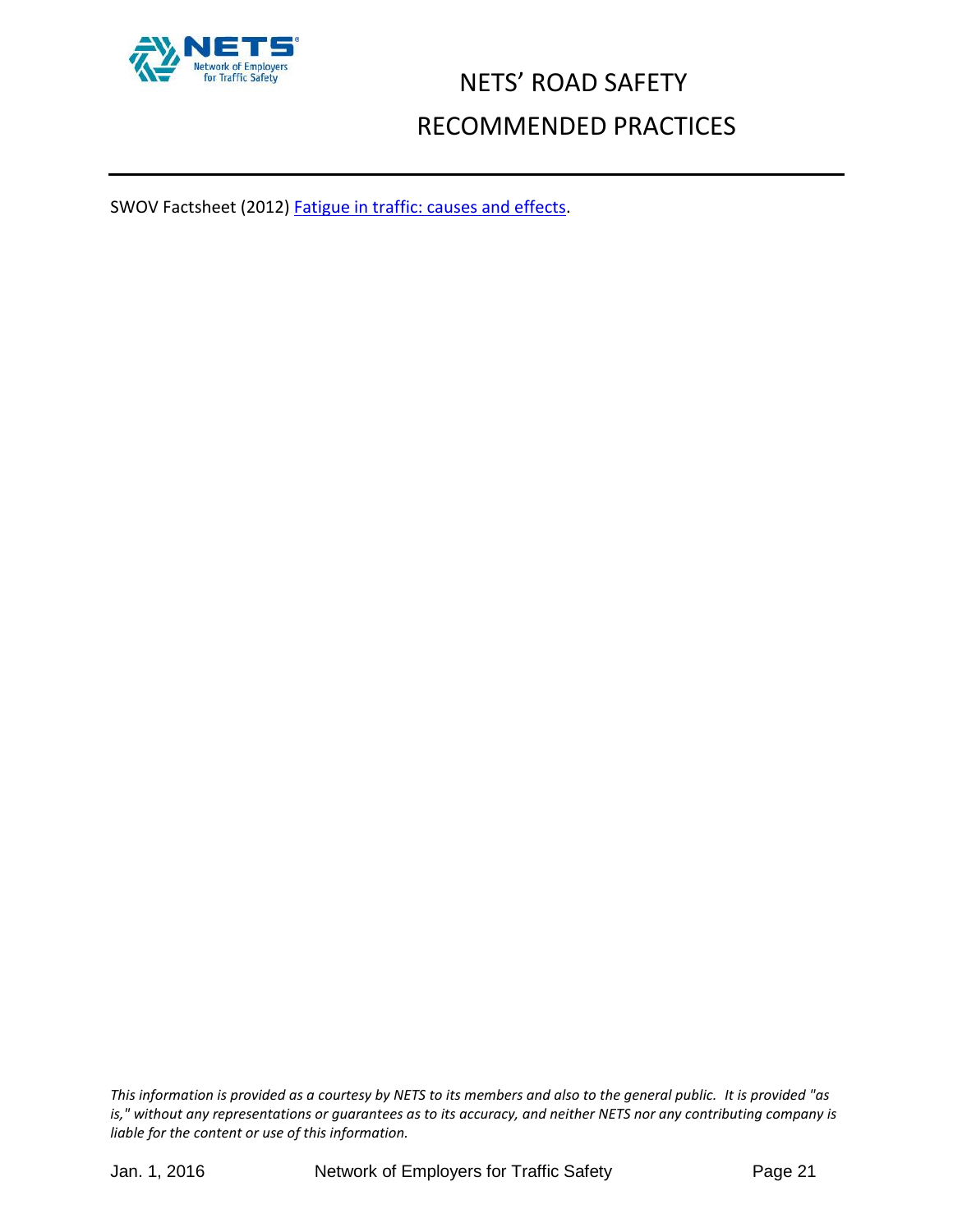

#### <span id="page-21-0"></span>**Distracted driving**

#### Brief description:

Any non-driving activity is a potential distraction, including controlling and using in-vehicle devices such as mobile phone and navigation systems, eating, reaching for objects inside the vehicle and adjusting vehicle controls. Distraction can be visual (taking your eyes off the road), manual (taking your hands off the wheel) or cognitive (taking your mind off driving). Distraction substantially increases the risk of getting involved in a crash. It is estimated that distraction plays a role in about 5 to 25 percent of car crashes. Contrary to common belief, hands-free mobile phones are also a distraction.

#### Effective actions:

- Develop and communicate clear and uniform [rules and regulations/](#page-14-1)policies on the use of mobile phones or other electronic communication devices:
	- o Ban the use of mobile phones (including hands-free) and other communication devices while driving.
	- o Stipulate that the use of such devices is only allowed when parked in an appropriate and safe place.
	- $\circ$  [Create awareness](#page-12-0) and understanding for this policy by explaining the causes and consequences of distracted driving.
	- o [Enforce](#page-22-0) compliance by defining, communicating and applying strict consequences in case of violations.
- Plan trips and journeys with regular breaks that allow for checking for and responding to mobile phone messages. This can be related to [fatigue management](#page-18-0) policies.
- Program navigation systems so they cannot be operated manually when the vehicle in motion.
- Ensure good visibility of the information from the navigation system by having the device located within the driver's field of view, preferably using head-up display). Ensure the navigation system has a sufficiently large display.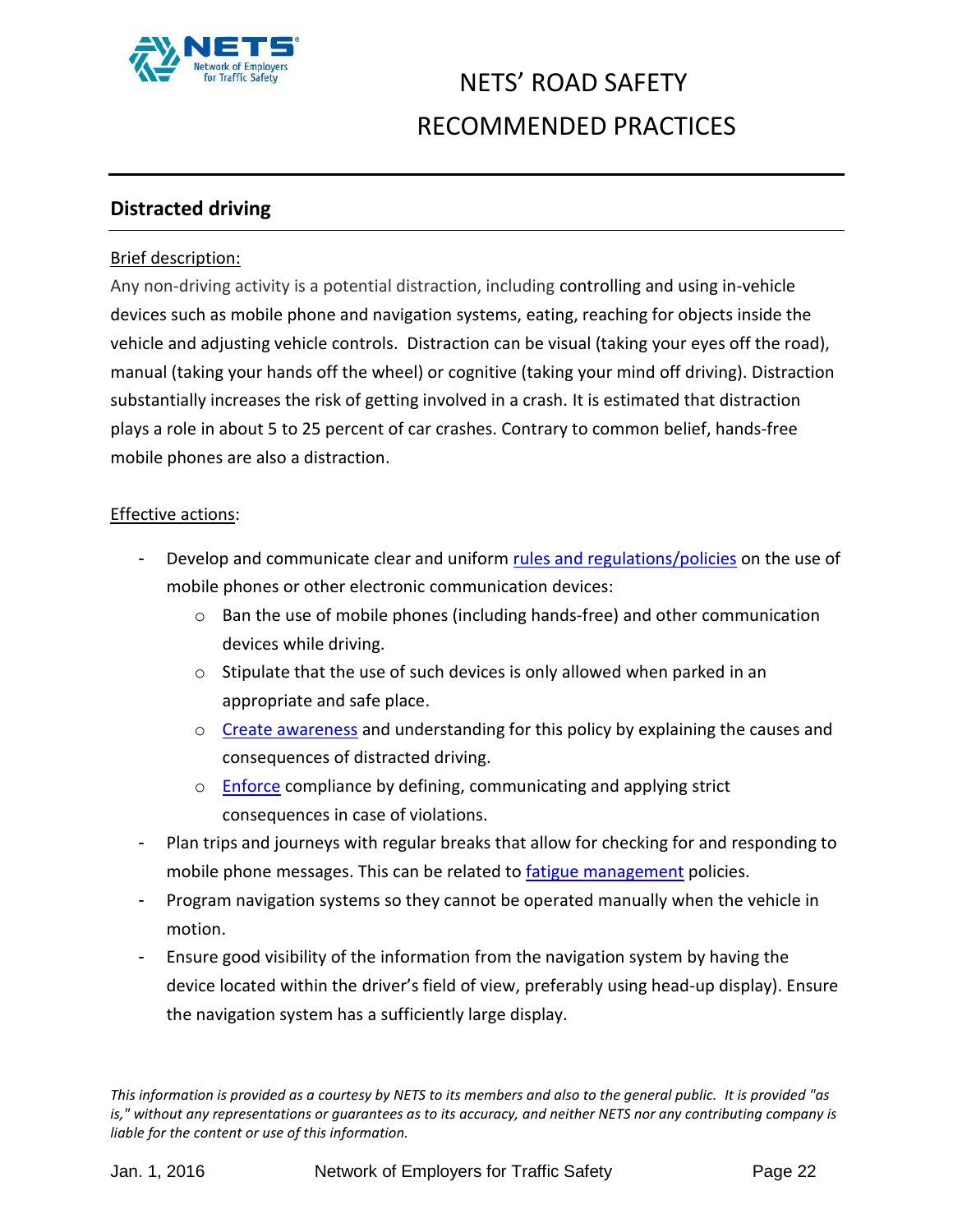

#### Main challenges:

- Reconsider working processes and communication procedures so that phone use while driving is unnecessary, both between drivers and clients (e.g., through a standard voicemail message) and between drivers and their managers and colleagues.
- If a company provides mobile phones to employees, explicitly ban their use when employees are driving.
- (Senior) management is subject to the same policy and should lead by example.

#### Suggestions:

- Ask the employees to sign an agreement to not use a mobile phone while driving.
- Actively ask employees to report their experiences with the company's mobile phone policy in practice and ask for suggestions for improving the policy.
- Regularly repeat the company's policy on mobile phone use, emphasizing positive consequences and compliance rates.

#### Additional Sources:

ETSC (2010[\) Minimising in-vehicle distraction.](http://etsc.eu/wp-content/uploads/PRAISE_Thematic_Report_Moving-In-Vehicle-Distraction_21_December-2010.pdf) Brussels, European Transport Safety Council National Safety Council (US). Cell phone policy kit (free download).

http://www.nsc.org/learn/NSC-Initiatives/Pages/distracted-driving.aspx.

RoSPA (2011) [Driving for work: mobile phones.](https://www.rospa.com/rospaweb/docs/advice-services/road-safety/employers/work-mobile-phones.pdf) Birmingham, the Royal Society for the Prevention of Accidents.

SWOV Factsheet (2013) [Distraction in traffic.](http://www.swov.nl/rapport/Factsheets/UK/FS_Distraction.pdf)

<span id="page-22-0"></span>U.S. Government website for distracted driving and Network of Employers for Traffic Safety (2013). 2013 Drive Safely Work Week Toolkit. [http://www.distraction.gov/take](http://www.distraction.gov/take-action/employers.html)[action/employers.html.](http://www.distraction.gov/take-action/employers.html)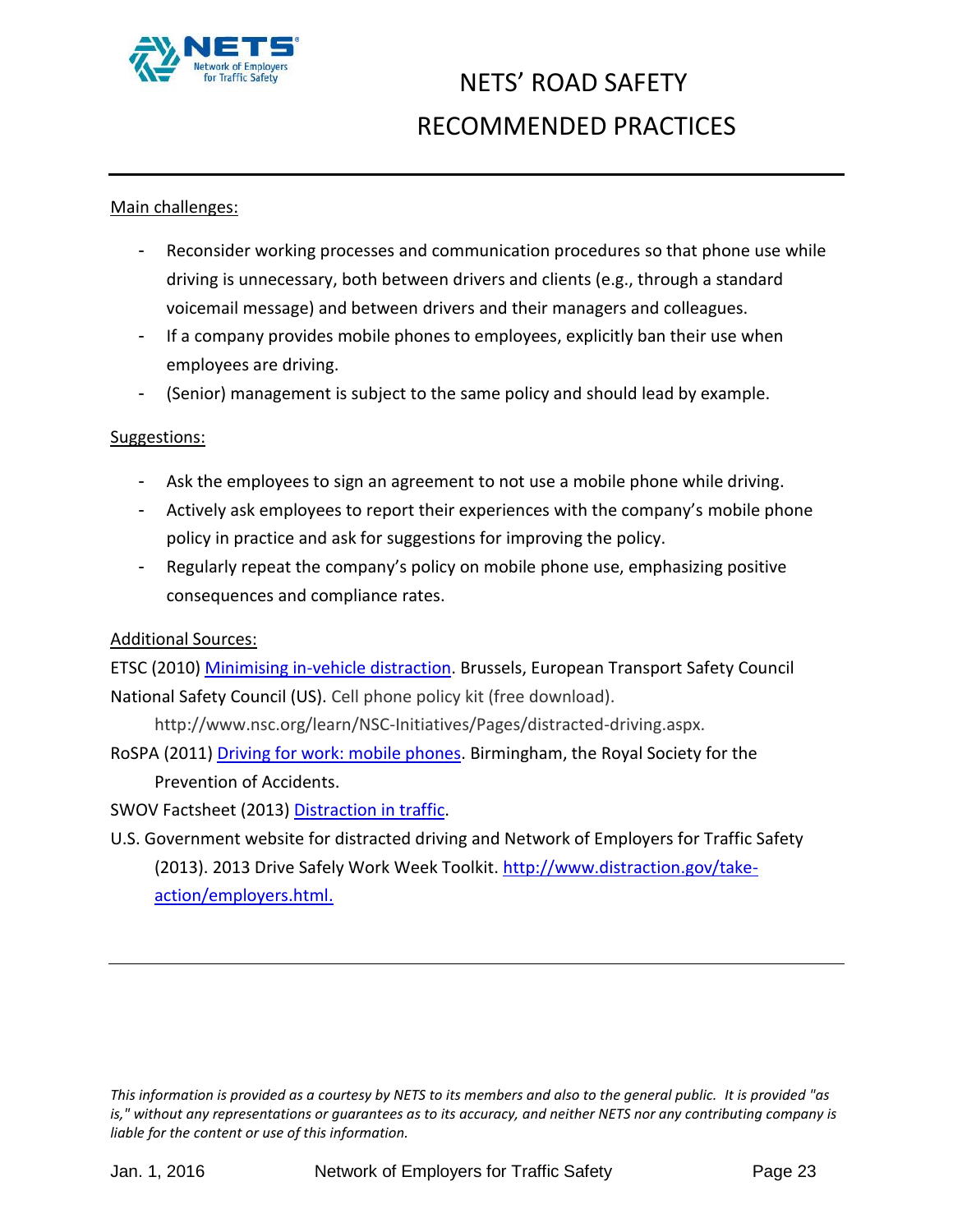

#### **Enforcement: punishment and reward**

#### Brief description:

Policies must be followed. Promote this by making [employees aware](#page-12-0) of the reasons for the policies and by creating the motivation to comply with them. In addition, enforcement is necessary. Enforcement is generally associated with punishing unwanted behavior. However, rewarding desirable behavior is also a type of enforcement. Enforcement provides the opportunity to identify and correct high-risk driving and to reinforce/reward safe driving behaviors.

#### Effective actions:

- Be clear, consistent and fair:
	- o Specify and document the consequences and rewards for each violation or success. This needs to apply companywide.
	- o Communicate these enforcement rules to employees (staff and supervisors) and ensure they are read and understood.
	- o Ensure supervisors and managers apply the enforcement policy uniformly across all company employees, including management.
	- o Develop and apply a procedure for employees to complain if they become aware of inconsistent or discriminating enforcement practices.
- Ensure drivers believe risky driving behavior will be detected. This depends on the objective chance of detection (e.g., through regular checks, [in-vehicle monitoring,](#page-27-0) [analysis of incidents and collisions\)](#page-25-1) as well as through frequent communication about enforcement results and consequences.

Be swift and certain: Consequences and rewards need to follow the risky or positive behavior as soon as possible after it is detected to ensure a direct link between cause and effect.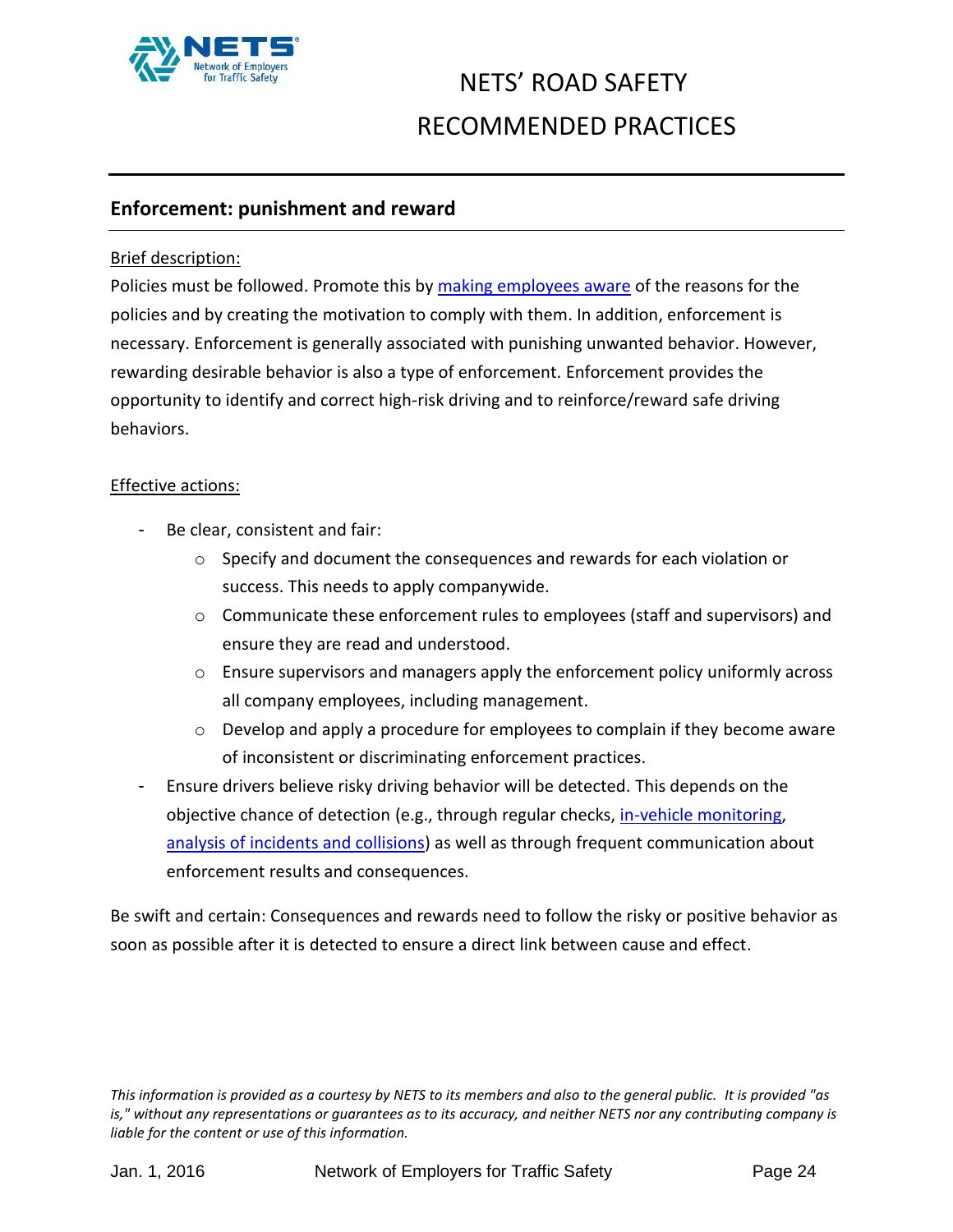

#### Main challenges:

- Saying one thing and doing another undermines the credibility of the company's enforcement policy, thus, consistency is crucial. Policy exceptions must be approved and communicated in advance.
- Rewards should be a component of behavior change.
- Ensure rewards are considered attractive and penalties undesirable. Rewards can be material (a monetary bonus, small gifts, a lottery ticket) or non-material (a personal or public compliment—naming and faming).

#### Suggestions:

- Write down the rules and regulations and the consequences of violations (and successes). Clarify and illustrate them in working meetings and, for new employees, during introductory meetings. Encourage questions and expressions of concern. Have employees sign the policy document.
- While penalties need to be consistent over time, a reward program can be applied intermittently. A program running for a few weeks can bring about substantial benefits. For more lasting effects, such programs needs to be repeated at regular intervals.
- Consider a combination of enforcement measures. For example, a reward program is more effective when it is combined with traditional enforcement or [training.](#page-8-0)

#### Additonal Sources

SWOV-factsheet (2013) [Penalties in traffic.](http://www.swov.nl/rapport/Factsheets/UK/FS_Penalties_in_traffic.pdf) SWOV-factsheet (2011) [Rewards for safe road behavior.](http://www.swov.nl/rapport/Factsheets/UK/FS_Rewards.pdf)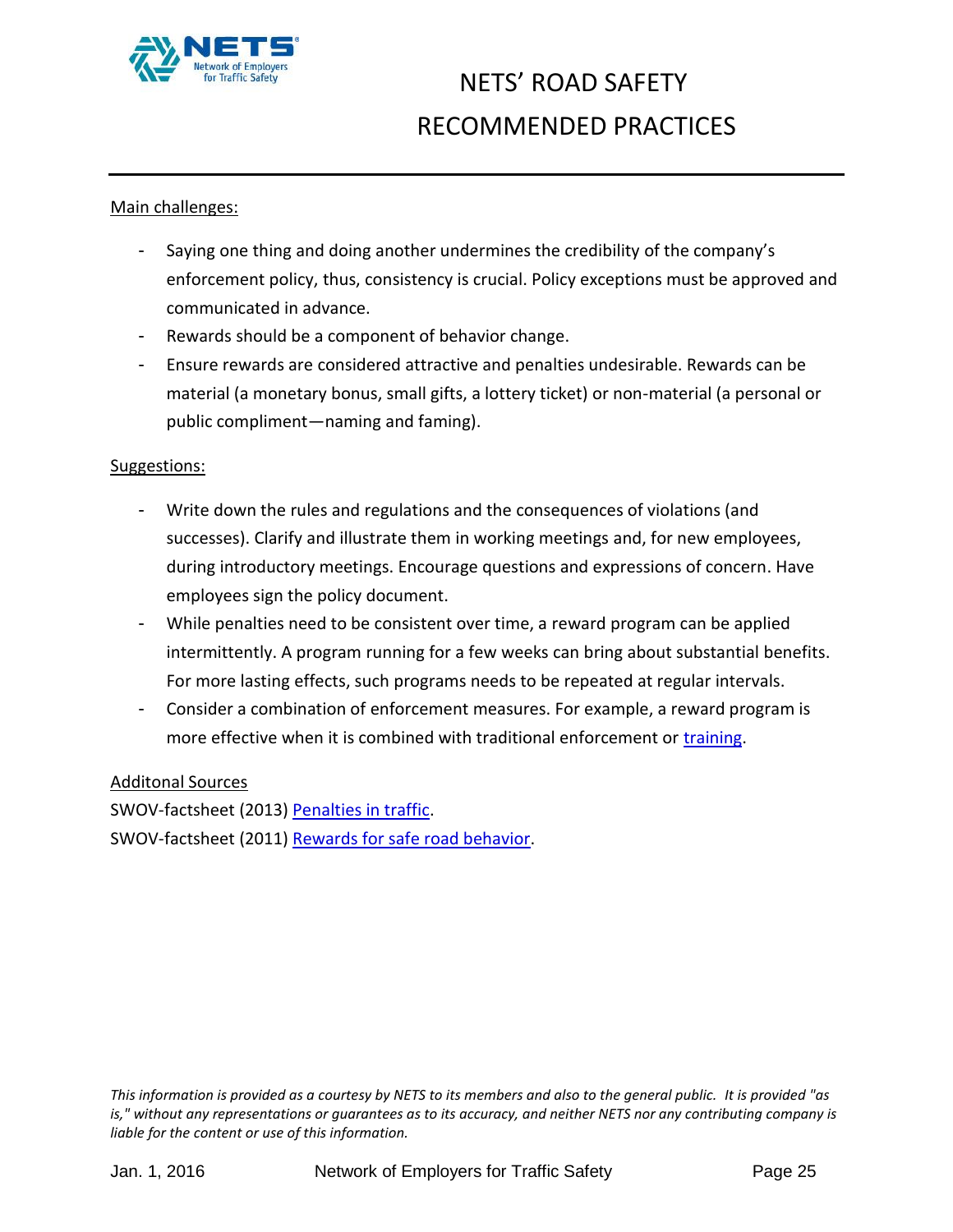

# <span id="page-25-0"></span>**Monitoring and feedback**

#### <span id="page-25-1"></span>**Incident and collision monitoring**

#### Brief description:

Monitoring incidents and collisions consists of registering the numbers and costs, as well as several characteristics of the incident or crash. Monitoring serves two goals: 1) It allows companies to review overall road safety performance and related costs, as well as developments over time, facilitating the development of a road-safety business case; 2) It allows companies to gain insights into high-risk transport operations, high-risk driving conditions, and high-risk drivers. These insights can prompt remedial actions.

#### Effective actions

- Appoint a person to be responsible for the collision and incident investigation and ensure that (s)he is trained for that job.
- Incident and collision monitoring is a five-step activity:
	- o Define indicators: Define which types of incidents and collisions will be identified and monitored. Metrics around relevant safe driving behaviors (using safety performance indicators such as driving speed) are also useful indicators.
	- o Collect data: Develop a standard reporting form for collisions, incidents, near misses and dangerous situations, including factual information about date and time, vehicle type, resulting injury/damage/costs, type of location, type of event, information about shift and duty times, etc.
	- o Identify causes: Look for root causes and contributing factors. Depending on the type and severity of the event, get information from police records. Interview the driver, collision partners and/or witnesses and collect information regarding the vehicle and location and information from the [in-vehicle monitoring system\(](#page-27-0)s).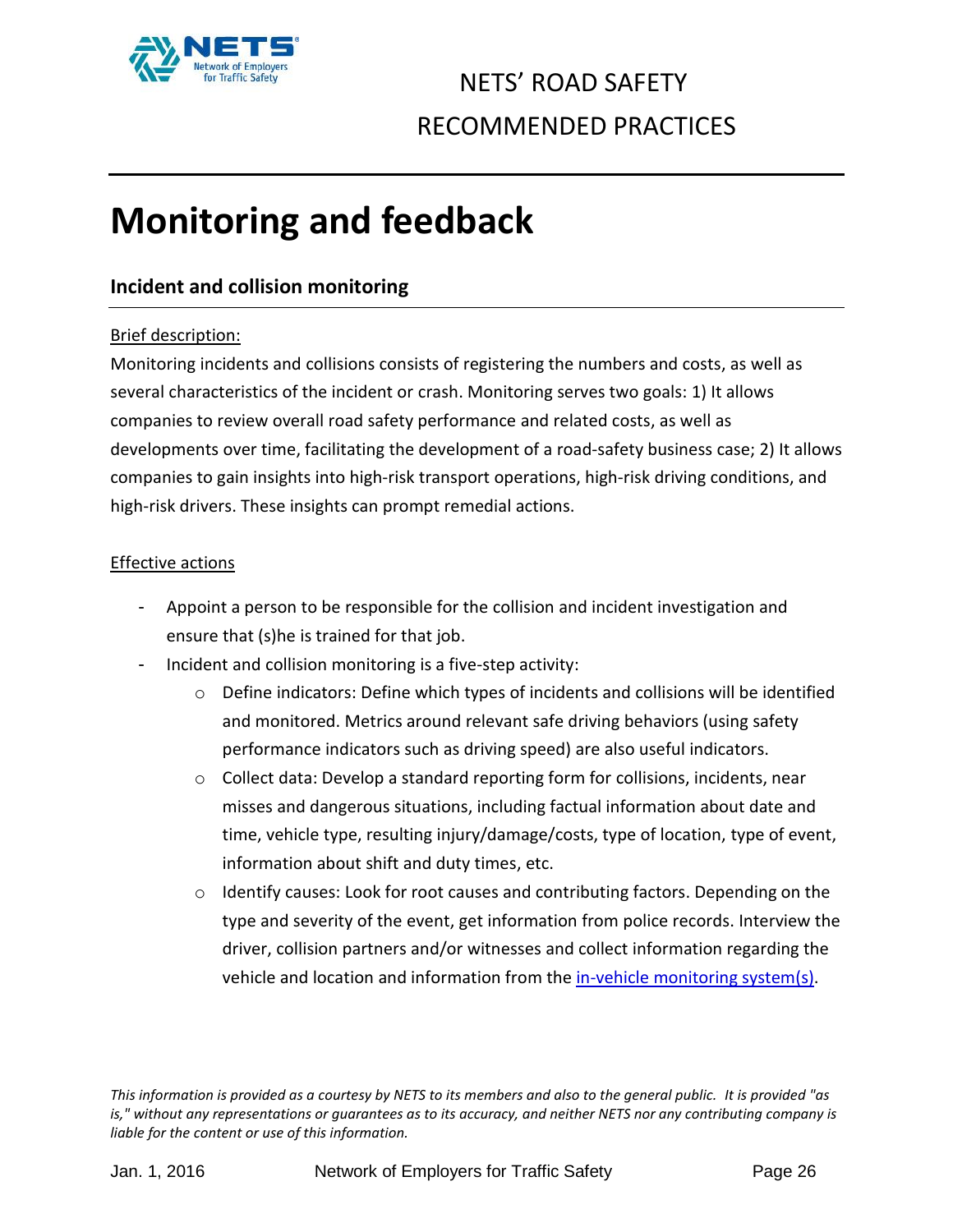

- $\circ$  Analyze data: Assess the number, severity and related costs of road traffic incidents and collisions to identify trends. Look for commonalities in (underlying) causes and/or circumstances.
- o Define actions: Identify and implement remedial actions to prevent similar occurrences in the future.
- Monitoring should include collisions and incidents on public road and on private property.

#### Main challenges:

- Encourage drivers to report smaller incidents, near misses and dangerous situations by creating a positive, learning atmosphere rather than a repressive environment. This must be in balance with a company's [enforcement policy.](#page-22-0)
- Incidents and collisions are generally the result of a combination of factors. Therefore, both immediate and root causes have to be taken into consideration.
- Ensure the results of the analyses and the recommendations for remedial actions are treated seriously to prevent recurrence.

#### Suggestions:

- Distinguish between combinations of factors related to 1) the capability, motivation and rule compliance of the driver; 2) road and traffic conditions; 3) vehicle and on-board technology; 4) the driver's specific tasks/jobs (other than driving the vehicle) and; 5) the company's working procedures.
- Consider the complete chain of events that led to the incident or collision, including the company's policies and regulations, when developing corrective actions.
- Provide regular feedback to management and employees on road safety performance, including the causes of collisions and near misses, and the remedial actions taken.

#### Additional Sources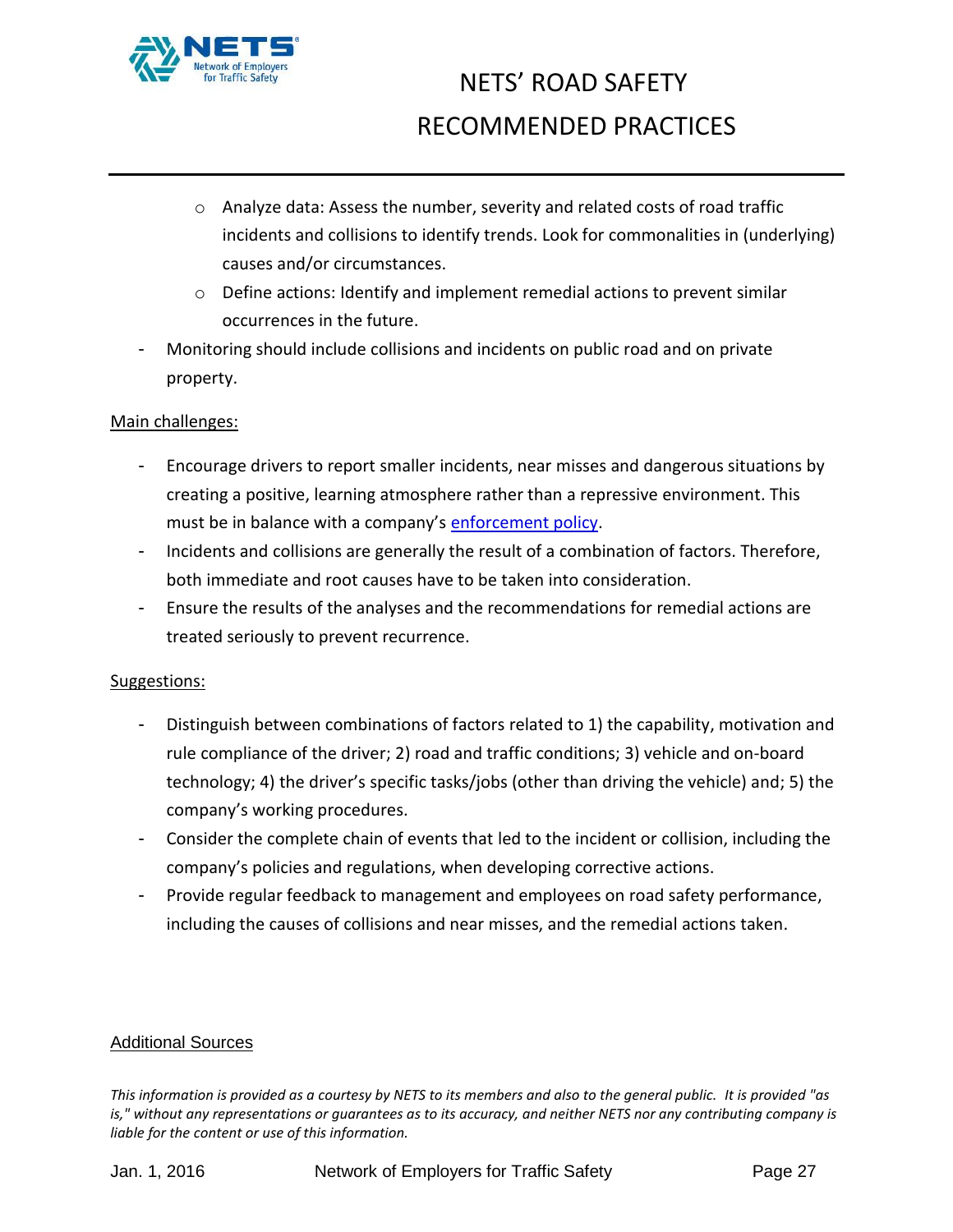

<span id="page-27-0"></span>Health and Safety Executive (2011) Investigating accidents and incidents, London. [http://www.hse.gov.uk/pubns/priced/hsg245.pdf.](http://www.hse.gov.uk/pubns/priced/hsg245.pdf)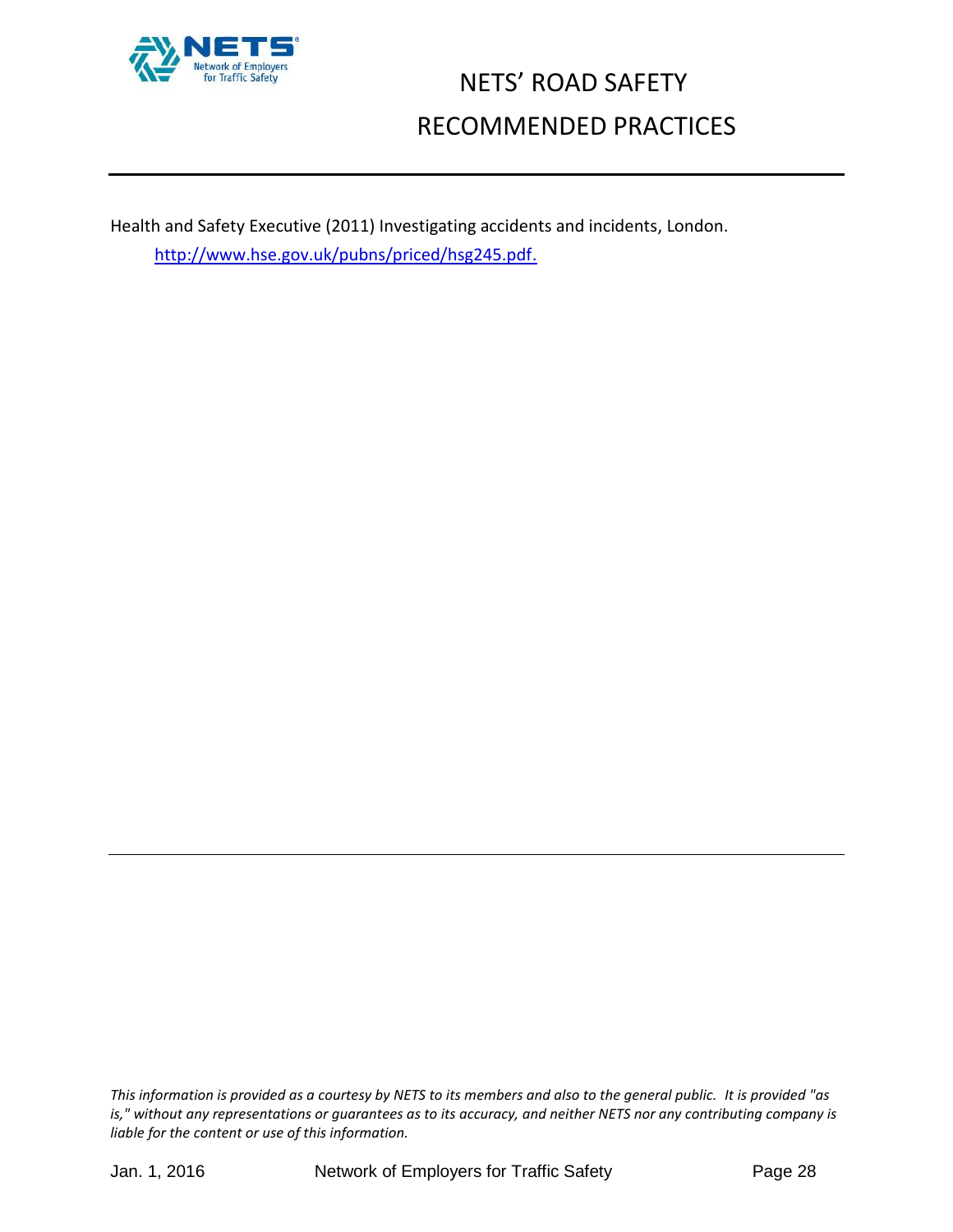

#### **In-vehicle monitoring of driving behavior**

#### Brief description:

An in-vehicle monitoring system (IVMS) registers several basic features of safety-relevant driving behavior such as speed and speeding, acceleration and deceleration forces, seat belt use, use of headlights, as well as some basic background information such as driving times, resting times, distance covered, etc. In addition, IVMS can include cameras focused on the driver and/or the external environment. Generally, IVMS include a GPS function. IVMS data can be used to provide feedback to drivers and to provide objective information as part of the postincident crash process.

#### Effective actions:

- Introduce an IVMS program in four steps:
	- o Select: Choose an IVMS and conduct a pilot project.
	- o Plan: Determine which vehicles will receive monitors, establish staff roles and develop a training and communications campaign for drivers that is launched before IVMS deployment starts.
	- o Deploy: Roll out the program
	- o Review: Monitor performance and adjust the IVMS where necessary.
- When vehicles are driven by different drivers, it is important that the system can identify individual drivers (e.g., by a personalized ignition key).
- Identify a motivated person to set up and maintain the IVMS program. Ensure commitment from both top managers and middle management.
- The program should include regular feedback to the driver, which can consist of a combination of group-based components, computer-based individual feedback and individual coaching.

#### Main challenges:

Drivers are inclined to consider IVMS as a "spy in the cabin." Positive communication, explaining how the system works and how the data is used, emphasizing the overall road